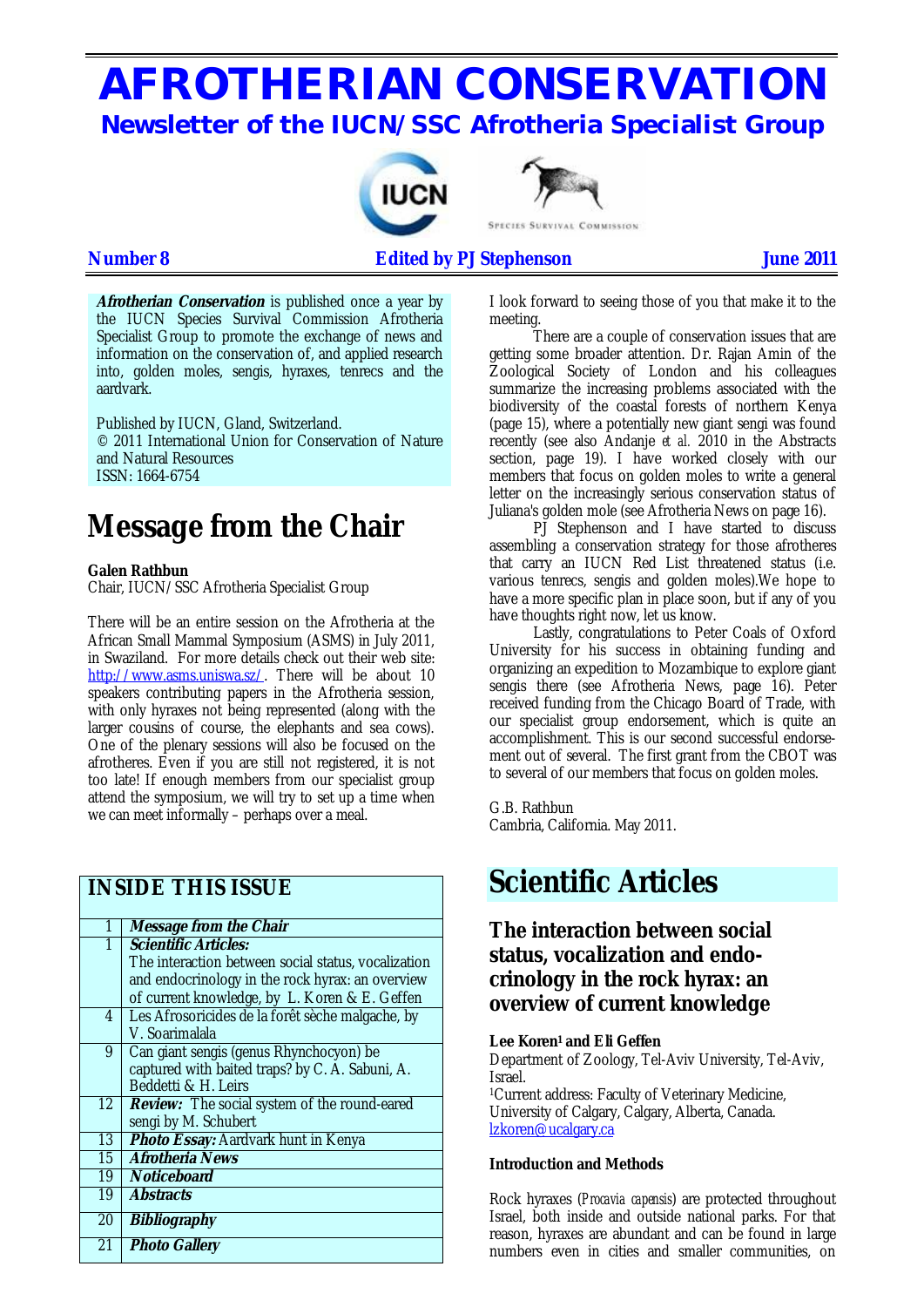rocky outcrops and in backyards. Hyraxes cause damage to orchards and gardens by consuming large quantities of fruit and leaves. In places where damage is severe, population culling is applied for short periods of time. Since hyraxes are such agile climbers, it is very difficult to fence against them.

Our research group has been studying a population of free-living rock hyraxes since 1999 in the Ein Gedi Nature Reserve (31°28'N, 35°24'E), which is located west of the Dead Sea in the Judean Desert, Israel. Ein Gedi is a secluded desert oasis that contains several large springs, creating an isolated patch of lush vegetation in the generally arid Syrian-African Rift Valley. Since water is available year round this area supports many species of flora and fauna, including the rock hyrax and its predators (e.g. leopard, striped hyena, gray wolf, red fox and golden eagle).

During the ongoing study we trapped and marked approximately 300 individuals from six social groups that reside in the Arugot Canyon (since 1999) and David Canyon (since 2002). Additional groups have been observed opportunistically. Hyraxes were caught using live box traps placed in natural crevices. Traps were set approximately 90 minutes before dawn and operated until noon, with inspections every two hours. Trapped animals were anesthetized with ketamine hydrochloride (0.1ml/kg intramuscular injection), weighed, measured, photographed, and individually marked using small (1cm) cylindrical subcutaneous transponders (DataMars SA; Bedano-Lugano, Switzerland) that were inserted into the neck region. To facilitate individual identification of the animals from a distance we fit adults with numbered collars (collar weight 5g; range of 0.125% to 0.2% of hyrax body weight). All measurements were recorded in situ and the animals were returned to the traps for full recovery (three hours), and thereafter released at the capture site. Animals resumed full normal activity following their release. Permits for capturing, handling and marking the hyraxes were issued and reviewed annually by the Israeli Nature and Parks Authority.

We recorded behavioural observations using 10x42 binoculars and a telescope with x50 and x75 magnifications. Most observations were in the morning from first light until noon; around midday hyraxes in Ein Gedi retreat to their shelters out of sight. We recorded all social interactions among individuals (all occurrences; Altmann 1974), and specified the initiator, recipient and outcome. For the social hierarchy analysis we considered only agonistic interactions, those that involved display by one individual (i.e. approaching, biting, pushing or chasing) and resulted in an evasive action being taken by a second animal (i.e. running away or retreating from position). We prepared a matrix of encounters for each group using all pair-wise dominance interactions observed during a given field season. For each interaction, the winner (i.e. the hyrax that remained in place or chased away another) and the loser (i.e. the displaced or chased hyrax) were entered. We used David's scores (Gammell *et al*. 2003) calculated annually to rank individuals. We also used hair-testing (Koren *et al*. 2002) to compare individual integrated long-term hormone levels.

Study periods in the field averaged six months each year, from February to August (i.e. a month before parturition until the end of the mating period). This longterm, ongoing research has allowed us a careful examination of life history processes at the individual level, as well as studying social structure and communication between individuals.

#### **Results and Discussion**

#### **Age and Morphology**

All births at Ein Gedi are in the spring, with pups first observed in March. The birth year for all hyraxes native to the study site is known since they are captured as pups. Body weight (BW) was found to be the best predictor of known age in 89 males and 131 females using linear fit (age was normalized using the Box-Cox transformation; normalized male age =  $0.971 + 1.681BW$ , r2=0.925, F1,88=1092.6, P<0.0001 and normalized female age =  $0.7205+1.9893BW$ ,  $r2=0.943$ , F1,130=2147.3, p<0.0001; Koren 2006). Using the above equations, we estimated the age of immigrants and individuals born before our study began in 1999.



**Figure 1.** A marked female rock hyrax and her offspring, photographed through an observation telescope.

Many hyraxes in Ein Gedi have only partial fur coverage, which is caused by an irritation of the skin, mostly on the hindquarters of the animal. We used fur coverage as a proxy for individual physical condition by estimating the percentage hair loss on the back of the animal. Percentage fur coverage was assessed at the time of capture, and verified using photographs. Adult fur coverage ranged between 60-100% (average  $\pm$  $SD=90±12.6%$ . This remained stable over a field session, throughout successive assessments. The cause of this mange-like condition is unknown, but no evidence of scabies (*Sarcoptes scabei*) or fleas was found (LK, unpublished data). However, at our study site similar hair loss was observed in the Nubian ibex, and attributed to the bites of a louse fly (*Lipoptena* sp; Theodor and Costa 1967), which may also bite the hyrax. Extended skin infections, like mange, are known to influence body condition (Skerratt 2003).

#### **Behaviour and Hormones**

Rock hyraxes are mostly diurnal, and at this study site they are relatively habituated, tolerating the presence of stationary humans at  $\geq$ 10-20 m.

In Ein Gedi hyraxes live in social groups composed of one or two adult males, several adult females (up to 20), juveniles and pups. While females rarely leave the group they were born in, natal males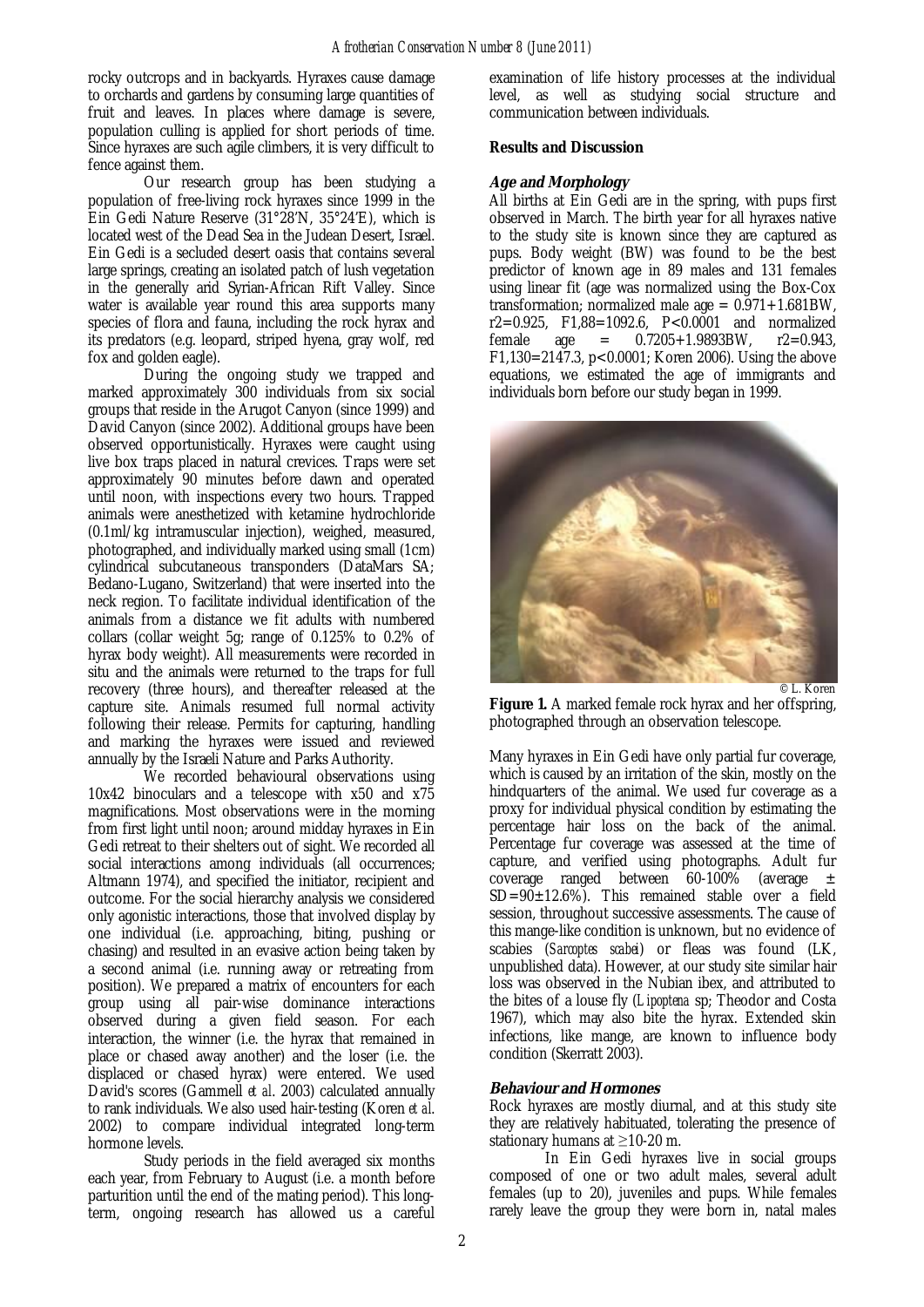leave the group when they are 1.5-2 years old and roam as bachelor males. When assessing group hierarchy, taking into account the agonistic interactions, we found that females were the highest-ranking members in the majority of groups (Koren *et al*. 2006). In most groups, the resident male was only ranked second or third after an older female.

Hair-testing showed that females had comparable testosterone levels to males (Koren *et al*. 2006). In mammals, males have been shown to maintain significantly higher testosterone (therefore considered 'the male hormone') levels than females throughout the year and are typically dominant over females. In two different mammalian species, the spotted hyena (*Crocuta crocuta*) and the fossa (*Cryptoprocta ferox*), adult females had elevated levels of other androgens – androstenedione (Glickman *et al.* 1987, Glickman *et al.* 1992, Goymann *et al.* 2001) and dihydrotestosterone (Hawkins *et al.* 2002) respectively - but not of testosterone. Our study demonstrated a distinct exception. To our knowledge, this is the first reported instance of adult female mammals demonstrating higher testosterone levels than adult males.

Further analyses of steroid hormone levels in male and female rock hyraxes showed strong ties between androgens and cortisol in females but not in males, despite the latter being the sex that usually shows this association. We also found a significant interaction between testosterone levels and social status (Koren *et al*. 2006, Koren & Geffen 2009a). Testosterone levels differed only between lower-ranking males and females, with females showing higher levels. Furthermore, dominant females had significantly lower testosterone levels than subordinate females. No association was detected between litter size and female rank, testosterone or cortisol levels (Koren & Geffen 2009a). At this stage we can only hypothesize that the assumed detrimental effects of high circulating androgen levels, reflected in the hair samples, influence the reproductive output or the offspring survival of subordinate females in some other ways, which require further investigation.

Hyraxes communicate vocally with conspecifics using many different types of acoustic signals, including alarm calls, short-range calls, wails, howls, barks and many low intensity chirps and squeaks; especially interesting is the 'singing' of males, which is a rich, complex, loud vocalisation, usually done from an exposed location and heard from a distance. Singing behaviour in our study area starts gradually in February (pre-parturition), peaks in August (mating period), and ceases abruptly thereafter. Singing males were recorded in the morning sessions, when sound propagation is at its peak (Titze 2000). In Ein Gedi, daily strong afternoon winds interfere with sound recordings. Singing is loud and can be heard by humans up to 500 m away. Songs last a few minutes, allowing for the observer to locate and identify the recorded singer. We also noted the time, singer and social situation during which songs were recorded.

In our study site, a third of the adult male hyraxes were identified as singers. We saw that 'singing' males are different from the general adult male population in that their cortisol levels are higher than those of silent males. Only in singers, cortisol levels were associated with social rank, with dominants showing the highest levels. Singers were also on average older and

more dominant than most other sexually mature nonsinging males (Koren *et al*. 2008). In our study area, mating is synchronous – all adult females mate during a three-week period in summer (July-August) and give birth in March. We observed that females mated not only with the group's male, but also with bachelor males that are not part of the group. We observed that male singers also copulated more (Koren *et al*. 2008), suggesting they have higher reproductive success. Thus, male singing may serve as a self-advertisement, communicating the quality of the singer to both females (potential mates) and rival males.

Communicating individual identity is essential for stable social systems. It is assumed that there are benefits for both senders and receivers to provide and discriminate identity cues (for examples see Koren & Geffen 2009b, 2011). We investigated the possible routes senders use to acoustically broadcast their individual identity. Using discriminant function analysis of temporal and spectral acoustic measurements and analysis of songelement order we explored the means that male rock hyrax singers utilize vocalization to express individual identity. Despite the fact that males use only three song elements, the pattern of acoustic characteristics, their temporal and frequency attributes vary according to the identity of the singer (Koren & Geffen 2011). Individuality in hyraxes is expressed by highly variable, complex signals that are not condition dependent and are stable over years in singers that did not alter their spatial position. We also observed that individuality signals were not linked by relatedness or to a geographic location.

Using detailed spectrogram analysis and a series of multiple regressions we showed that a single complex vocalization by the adult male rock hyrax closely reflects numerous individual traits, possibly encoding various types of biologically important information. Our study reveals that hyrax songs provide accurate information regarding body weight, size and condition, social status and hormonal state of the singer. We also show that these independent data are sent in a sequential manner, a pattern that probably allows a better partition of the messages embedded in the song. Our results imply that animals, through complex individual vocalizations, can potentially advertise multiple individual attributes in the same manner as that produced by chemical scent marking (Koren & Geffen 2009b).

#### **Future Studies**

Incorporating genetic analysis of paternity and relatedness, in order to assess reproductive success, can provide the appropriate framework for discussion of complementing our morphological, behavioural and hormonal analysis. The ongoing task of completing the parentage and relatedness analysis for our study population using microsatellite analysis has been immense. Currently we have 12 polymorphic microsatellite loci, yet additional primers are needed since the mean number of alleles  $(\pm SD)$  is  $3.8 \pm 1.3$ , and four out of the 12 loci show heterozygote deficiency (Koren & Geffen 2011).

In the future we wish to refine our current understanding of acoustic communication by using controlled playback experiments. We will explore the role of song intensity as a source for information, and analyse other types of vocalisations (e.g. warning trills, pup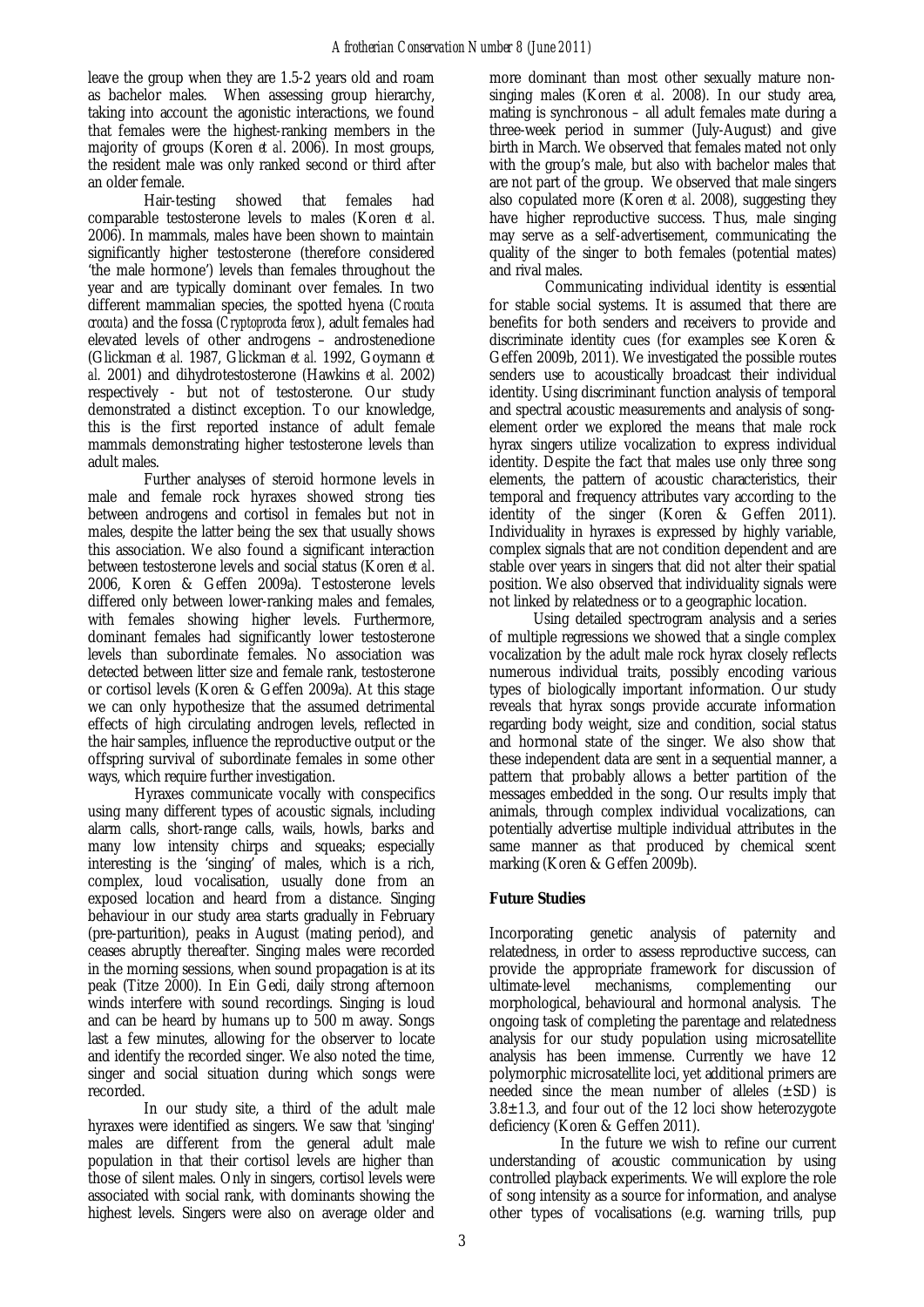screams, and low intensity calls).

Rock hyrax society is an especially interesting model in respect to the interaction between sociality, vocalization and endocrinology. Through our long-term study we accumulated an extensive data set on the association between all individuals in the study area. Negative associations, such as chases and fights, were used to construct a rank hierarchy. We are currently studying positive associations, which are used to construct social networks, describing the relation between individuals and groups. Studying interactions within groups using social networks will advance our understanding of hyrax socialization by revealing the basis for group formation, communication, dispersion and survival.

#### **Acknowledgements**

We are obliged to B. Sanzenbacher, I. Aravot and E. Tauber for their extensive help with the trapping of the hyraxes, as well as to the many students, field guides and park rangers who helped in the field. We wish to thank the Nature and Parks Authority for permission to work at the Ein Gedi Nature Reserve and the Ein Gedi Field School for their hospitality and logistical help. Amiyaal Ilani and Adi Barocas provided comments on the manuscript. This study was supported by two grants from the Israel Academy of Sciences and Humanities (ISF 577/99 and 488/05).

#### **References**

- Altmann, J. 1974. Observational study of behavior sampling methods. *Behavior*, 49: 227-267.
- Gammell , M.P., De Vries, H., Jennings, D.J., Carlin, C.M. & Hayden, T.J. 2003. David's score: a more appropriate dominance ranking method than Clutton-Brock et al.'s index. *Animal Behaviour,* 66: 601-605.
- Glickman, S.E., Frank, L.G., Davidson, J.M., Smith, E.R. & Siiteri, P.K. 1987. Androstenedione may organize or activate sex-reversed traits in female spotted hyenas. *Proceedings of the National Academy of Sciences of the United States of America,* 84: 3444–3447.
- Glickman, S.E., Frank, L.G., Pavgi, S. & Licht, P. 1992. Hormonal correlates of 'masculinization' in female spotted hyaenas (*Corocuta crocuta*): 1. Infancy to sexual maturity. *Journal of Reproduction and Fertility,* 95: 451– 462.
- Goymann, W., East, M.L. & Hofer, H. 2001. Androgens and the role of female "hyperaggressiveness" in spotted hyenas (*Crocuta crocuta*). *Hormones and Behavior,* 39: 83–92.
- Hawkins, C.E., Dallas, J.F., Fowler, P.A., Woodroffe, R. & Racey, P.A. 2002. Transient masculinization in the fossa, *Cryptoprocta ferox* (Carnivora, Viverridae). *Biology of Reproduction,* 66: 610–615.
- Koren, L. 2006. *Vocalization as an Indicator of Individual Quality in the Rock Hyrax*. Unpublished Ph.D. Thesis, Tel-Aviv University, Tel Aviv, Israel.
- Koren, L., Mokady, O., Karaskov, T., Klein, J., Koren, G. & Geffen, E. 2002. A novel method using hair for determining hormonal levels in wildlife. *Animal Behaviour*, 63: 403-406.
- Koren, L., Mokady, O. & Geffen, E. 2006. Elevated testosterone levels and social ranks in female rock hyrax. *Hormones and Behavior*, 49: 470–477.
- Koren, L., Mokady, O. & Geffen, E. 2008. Social status and cortisol levels in singing rock hyraxes. *Hormones and Behavior,* 54: 212–216.
- Koren, L. & Geffen, E. 2009a. Androgens and social status in female rock hyraxes. *Animal Behavior*, 77: 233–238.
- Koren, L. & Geffen, E. 2009b. Complex call in male rock hyrax (*Procavia capensis*): a multi-information distributing channel. *Behavioral Ecology and Sociobiology*, 63: 581-590.
- Koren, L. & Geffen, E. 2011. Individual identity is communicated through multiple pathways in male rock hyrax (*Procavia capensis*) songs. *Behavioral Ecology and Sociobiology*, DOI: 10.1007/s00265-010-1069-y
- Skerratt, L.F. 2003. Clinical response of captive common wombats (*Vombatus ursinus*) infected with *Sarcoptes scabiei var. wombati*. *Journal of Wildlife Disease*, 39: 179- 192.
- Theodor, O. & Costa, M. 1967. *Ectoparasites, Vol 1*. The Israel Academy of Sciences and Humanities, Jerusalem, Israel.
- Titze, I.R. 2000. *Principles of Vocal Production*. Nationally Center for Voice and Speech, Iowa City, USA.

### **Les Afrosoricides de la forêt sèche malgache**

#### **Voahangy Soarimalala**

Vahatra, BP 3972, Antananarivo 101, et Département de Biologie Animale, Facultés des Sciences, Université d'Antananarivo, BP 906, Antananarivo 101, Madagascar. [vsoarimalala@vahatra.mg](mailto:vsoarimalala@vahatra.mg)

#### **Summary** (by the Editor)

This paper summarizes the results of a systematic small mammal trapping programme conducted in the dry forests of western and southern Madagascar since the late 1990s. Nine tenrec species were found in the region. Most animals were caught using pitfall traps, although Sherman and National traps were also used. The tailless tenrec, *Tenrec ecaudatus,* and the greater hedgehog tenrec, *Setifer setosus,* were the most common species captured. The lesser hedgehog tenrec, *Echinops telfairi,* and the largeeared tenrec, *Geogale aurita,* were frequently caught, but only south of the River Tsiribihina which represents the northern limit to their distribution. Among the sites surveyed, Kirindy forest had the highest richness of tenrecs, with eight species recorded. Ambavaloza in Kirindy Mite National Park had the highest relative abundance of tenrecs. The rarest species encountered were Jenkins' shrew tenrec, *Microgale jenkinsae,* which is only known from two individuals found at Ankazomafio, in Mikea forest, and Nasolo's shrew tenrec, *M. nasoloi,* which is found only in Kirindy, Analavelona and Vohibasia. The author discusses the distribution and abundance of tenrec species across sites. The main threats facing tenrecs are identified as habitat loss and, with larger species, hunting for meat; the two shrew tenrecs with restricted ranges are considered threatened.

#### **Introduction**

Le nombre d'espèces de petits mammifères malgaches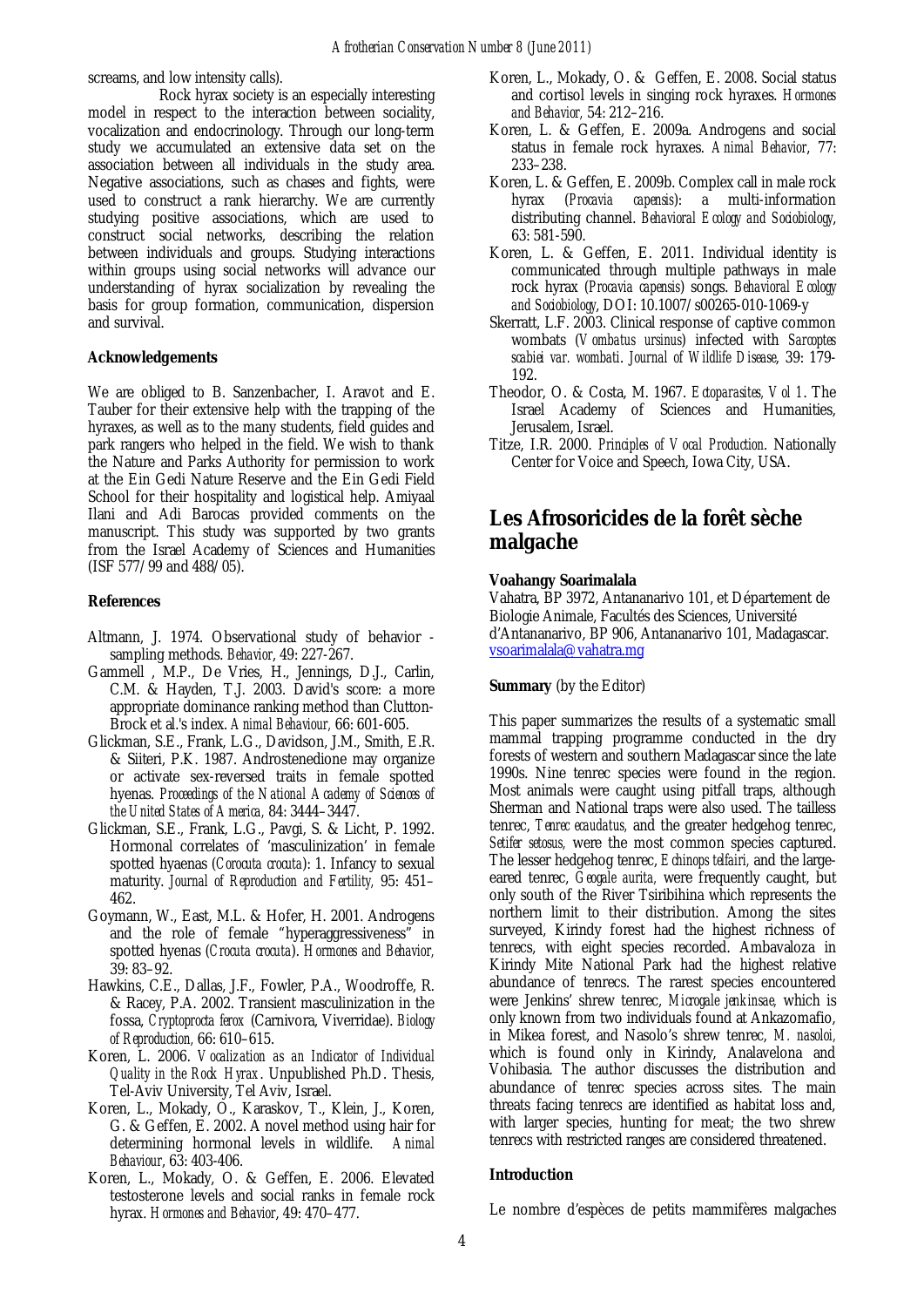incluant la famille des Tenrecidae (Ordre des Afrosoricida, ex Lipotyphla et ex Insectivora) (Olson & Goodman 2003, Bronner & Jenkins 2005) s'avèrent important depuis 1990 grâce aux plusieurs inventaires et aux différentes études systématiques conduits. Les forêts humides de l'Est sont considérées comme étant plus riches par rapport à celles sèches de l'Ouest. Cette richesse exceptionnelle du versant oriental a longtemps pu être attribuée aux conditions bioclimatiques plus humides (Cornet 1974) qui favorisent l'adaptation de ses animaux dans ce type d'habitats. De plus, un grand nombre de travaux d'inventaire y ont été réalisés durant les dernières années. De ce fait, des inventaires des Tenrecidae ont été effectués d'une façon intensive dans de nombreuses régions forestières de l'Ouest malgache, couvrant en tout 34 sites d'études dans plusieurs types de formation végétale.

Cet article va apporter une synthèse de résultats d'inventaires sur les Tenrecidae malgache dans les différents sites de forêts sèches dans les Domaines de l'Ouest et du Sud malgache. Les données analysées dans cette étude issues des résultats des travaux publiés dans de nombreux sites de forêts sèches malgaches (Soarimalala 2008, Rakotondravony *et al*. 2002, Soarimalala & Goodman 2004, Goodman *et al.* 2002, Goodman *et al.* 1999a,b). Cette analyse pourra dessiner la limite de distribution de Tenrecidae et de définir s'il y a des espèces qui ont une distribution restreinte. Il est aussi important d'approfondir les connaissances sur les menaces qui pèsent ces animaux.

#### **Méthodologie**

Plusieurs sites d'échantillonnage qui couvrent une zone s'étalant sur un gradient de 11 degrés de latitude entre 14°S et plus de 25°S ont été prospectés (Fig. 1). Ces sites allant, depuis, du nord au sud, la forêt de Binara-Daraina dans la partie Est, les zones du Parc National (PN) de Sahamalaza au nord-ouest, de la chaîne du Bongolava-Manasamody et du PN d'Ankarafantsika, de la région de Besalampy, du PN de Bemaraha, de la région du Menabe Central, du PN de Kirindy Mite, de la forêt de Mikea, de la partie nord du PN de Tsimanampetsotsa, du plateau Mahafaly, la parcelle 2 du PN d'Andohahela et quelques sites dans la région d'Amboasary-Sud.

Les méthodes de capture choisies durant ces inventaires dans chaque site étudié sont les trou-pièges. Ils sont identiques à ceux qui ont été adoptées à Madagascar depuis près de 20 ans. Les pièges standard (« Sherman » et « National ») qui sont principalement destinés aux rongeurs permettant aussi de capturer de quelques individus de Tenrecinae. En plus de ces deux techniques de piégeage, une enquête entreprise auprès des habitants des villages proche du lieu d'échantillonnage donne aussi des renseignements qualitatifs sur les Tenrecidae. D'autre méthode qui a fourni des informations sur ces animaux est la fouille systématique réalisée par l'équipe herpétologique.

#### **Résultats**

Sur les neuf espèces de Tenrecidae recensées dans tous les sites de forêts sèches malgaches, la forêt de Kirindy (Centre de Formation Professionnelle Forestière - CFPF) abrite la diversité la plus élevée (huit espèces). Aucune variation de la richesse spécifique notable n'a été trouvée

du nord au sud et la plupart des sites abritent un nombre variant de 2 à 4. Pour ces sites, *Tenrec ecaudatus* et *Setifer setosus* ont été les espèces les plus communément recensées et dans la majorité des cas, elles ont été observées ou signalés par la population riveraine et quelques fois trouvées par la méthode de fouille. *Echinops telfairi* et *Geogale aurita* ont été fréquemment trouvés mais seulement au sud du fleuve Tsiribihina qui constitue la limite nord de leur aire de distribution. D'autres espèces de Tenrecidae étaient plus rares comme *Microgale jenkinsae* qui n'est encore connu que par deux individus trouvés à Ankazomafio, dans la forêt de Mikea) et *M. nasoloi* qui est inféodé aux forêts de Kirindy (CFPF), d'Analavelona et de Vohibasia.



**Figure 1**. Stations d'échantillonnage de petits mammifères de la région sèche malgache.

L'abondance relative la plus importante des Tenrecidae a été obtenue à Ambavaloza (PN de Kirindy Mite). Les valeurs les plus faibles ont été relevées dans les forêts de Tongaenoro du Plateau Mahafaly et de Vohondava près de Tranomaro. Aucun individu de petits mammifères n'a été capturé à l'aide de trou-piège dans les forêts de Vombositse (PN de Tsimanampetsotsa), d'Ankotapiky (la forêt de Mikea) et du PN de Bemaraha.

Bien que les pièges « Sherman » et « National » soient principalement destinés aux rongeurs, le nombre de *Tenrec ecaudatus*, *Setifer setosus* et *Echinops telfairi* capturés par le biais de cette technique est considérable dans plusieurs sites. Si *S. setosus* est absente ou représente souvent une abondance relative assez faible dans les autres sites, le taux élevé de cette espèce rencontré dans la forêt d'Ambavaloza (PN de Kirindy Mite) est très exceptionnel. L'abondance relative d'*E*. *telfairi* dans la forêt Mikea et d'Ambavaloza (PN de Kirindy Mite) sont également remarquables. *Microgale brevicaudata* abondait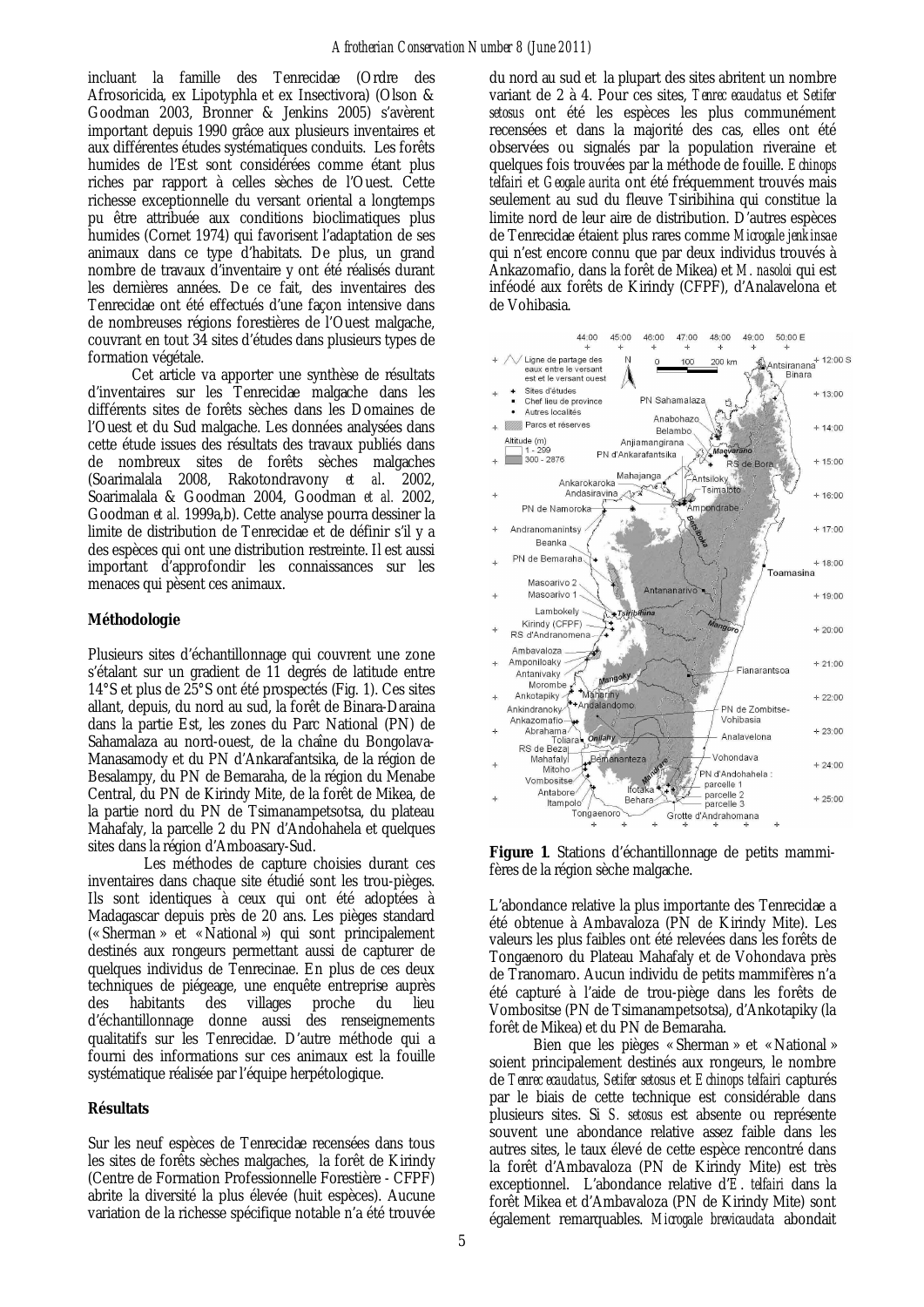aussi dans les forêts d'Andranomanintsy à Besalampy et du PN d'Ankarafantsika. Ensuite, bien que *T. ecaudatus* ait une large distribution sur l'ensemble de l'île, aucun signe de sa présence n'a été obtenu dans la parcelle 2 du PN d'Andohahela, ni dans les forêts d'Abraham (forêt de Mikea) ni de Belambo dans le Bongolava-Manasamody. Cette espèce a été capturée en faible abondance dans la plupart des sites inventoriés.

**Tableau 1.** Liste des espèces de Tenrecidae dans les sites inventoriés de forêts sèches. Toutes les informations sont basées sur les animaux capturés dans les pièges et par la méthode de fouille sauf quelques animaux observés ou signalés par la population riveraine qui sont notés en (+). La présence marquée par [+] indique que cette espèce a été répertoriée grâce aux squelettes trouvés.

| Espèces                   | Binara-Daraina <sup>r</sup> | Anabohazo/PN<br>Sahamalza | RS Bora | Belambo        | Anjiamngirana | Ankarokaroka <sup>2</sup> | Antsiloky <sup>2</sup>   | Tsimaloto <sup>2</sup> | Andasiravina | Ampondrabe | PN Namoroka              | Andranomanintsy<br>Besalampy | Beanka | Bemaraha<br>ΡN           | $\overline{ }$<br>Masoarivo | $\mathcal{L}$<br>Masoarivo | Lambokely | (CFPF)<br>Kirindy<br>3,4,5 |
|---------------------------|-----------------------------|---------------------------|---------|----------------|---------------|---------------------------|--------------------------|------------------------|--------------|------------|--------------------------|------------------------------|--------|--------------------------|-----------------------------|----------------------------|-----------|----------------------------|
| Afrosoricida              |                             |                           |         |                |               |                           |                          |                        |              |            |                          |                              |        |                          |                             |                            |           |                            |
| Tenrecidae                |                             |                           |         |                |               |                           |                          |                        |              |            |                          |                              |        |                          |                             |                            |           |                            |
| Tenrecinae                |                             |                           |         |                |               |                           |                          |                        |              |            |                          |                              |        |                          |                             |                            |           |                            |
| Echinops telfairi         | ۰                           |                           | ٠       |                |               |                           | ٠                        | ۰                      |              |            | ٠                        |                              |        |                          | ٠                           |                            |           |                            |
| Setifer setosus           | $+$                         | $+$                       | $+$     | $+$            | $^{+}$        | $+$                       | $\sim$                   | $+$                    | ٠            | $+$        | $+$                      | $+$                          | $+$    | $^{+}$                   | $+$                         | $\sim$                     | $+$       |                            |
| Tenrec ecaudatus          | $^{+}$                      | $(+)$                     | $^{+}$  | ٠              | $+$           | $^{+}$                    | $^{+}$                   | $^{+}$                 | $+$          | $+$        | $+$                      | $^{+}$                       | $+$    | $^{+}$                   | $(+)$                       | $(+)$                      | $^{+}$    | $\ddot{}$                  |
| Oryzorictinae             |                             |                           |         |                |               |                           |                          |                        |              |            |                          |                              |        |                          |                             |                            |           |                            |
| Microgale brevicaudata    | $+$                         |                           | $^{+}$  | ٠              | $^{+}$        | $^{+}$                    | $^{+}$                   | $+$                    | $+$          | $+$        | $\overline{\phantom{a}}$ | $+$                          | $+$    | $^{+}$                   | $+$                         | $+$                        | ÷         |                            |
| Microgale grandidieri     |                             |                           | ٠       | ۰              | ٠             |                           | ٠                        | ٠                      | ٠            |            | $+$                      | ٠                            | $+$    | $^{+}$                   | ٠                           | ٠                          | ٠         |                            |
| Microgale jenkinsae       | ٠                           | ä,                        | ٠       | ٠              | ä,            | ٠                         | $\sim$                   | $\sim$                 | ٠            | ä,         | ÷,                       | $\sim$                       | ä,     | ÷.                       | ٠                           | $\sim$                     | ä,        |                            |
| Microgale longicaudata    | ä,                          |                           | ۰       | ۰              | ٠             |                           | $\overline{\phantom{a}}$ | ٠                      | ٠            | ٠          | $\overline{a}$           | ٠                            | ۰      | $\overline{\phantom{a}}$ | ٠                           | ٠                          | ٠         |                            |
| Microgale nasoloi         |                             |                           | ٠       |                |               |                           | ٠                        | ٠                      | ä,           |            | ä,                       |                              |        |                          | ٠                           | ٠                          | $^{+}$    |                            |
| Echinops telfairi         | ÷.                          |                           | ÷.      | $\overline{a}$ |               |                           | ÷,                       | ×.                     | ä,           |            | ä,                       | ÷.                           | ä,     |                          | ä,                          | $\overline{a}$             | ÷,        | $+$                        |
| Geogalinae                |                             |                           |         |                |               |                           |                          |                        |              |            |                          |                              |        |                          |                             |                            |           |                            |
| Geogale aurita            | $\overline{a}$              | ٠                         | ÷.      | ٠              | ٠             | ٠                         | $\overline{a}$           | ÷                      | ä,           | ÷          | ÷                        | ÷                            | ä,     | ٠                        | ÷.                          | ٠                          |           | $^{+}$                     |
| Nombre total<br>d'espèces | 3                           | 2                         | 3       | 4              | 8             | 8                         | $\overline{7}$           | 8                      | 6            | 8          | 3                        | 3                            | 4      | 4                        | 3                           | $\overline{2}$             | 3         | 8                          |

\*Espèce introduite à Madagascar. 1Raheriarisena & Goodman (2006). 2Rakotondravony *et al*. (2002). 3Goodman *et al*. (2002). 4Goodman *et al.* (1999a). <sup>5</sup>Olson *et al.* (2009).

| Espèces                                                                                                                    | Andranomena | Ambavaloza               | Amponiloaky              | Antanivaky | Maharihy <sup>6</sup>    | Ankotapiky <sup>6</sup> | Ankazomafio <sup>6</sup> | Andaladomo <sup>6</sup>  | Ankindranoky <sup>6</sup> | Abrahama <sup>6</sup>                | Bemananteza <sup>7</sup> | Mitoho <sup>7</sup>                               | Vombositse               | Antabore                 | Tongaenoro | Mahavelo | Vohondava.<br>Tranomaro | Behara                   | Andohahela<br>2 <sup>8</sup><br>Parcelle:<br>$\mathbb{Z}^{\mathsf{C}}$ |
|----------------------------------------------------------------------------------------------------------------------------|-------------|--------------------------|--------------------------|------------|--------------------------|-------------------------|--------------------------|--------------------------|---------------------------|--------------------------------------|--------------------------|---------------------------------------------------|--------------------------|--------------------------|------------|----------|-------------------------|--------------------------|------------------------------------------------------------------------|
| Afrosoricida                                                                                                               |             |                          |                          |            |                          |                         |                          |                          |                           |                                      |                          |                                                   |                          |                          |            |          |                         |                          |                                                                        |
| Microgale brevicaudata                                                                                                     |             | $+$                      |                          |            |                          |                         |                          |                          |                           | ٠                                    |                          |                                                   |                          |                          |            |          |                         |                          |                                                                        |
| Microgale grandidieri                                                                                                      | $+$         | $\overline{\phantom{a}}$ | ٠                        | ۰          | $\overline{\phantom{a}}$ | ٠                       | -                        | $\overline{\phantom{a}}$ | ٠                         | $\sim$                               | ٠                        | <b>.</b>                                          | $\overline{\phantom{a}}$ | $\overline{\phantom{a}}$ |            |          | ٠                       | ٠                        |                                                                        |
| Microgale jenkinsae                                                                                                        | ٠           |                          | $\overline{\phantom{a}}$ | ۰          | $\overline{\phantom{a}}$ | ٠                       | $+$                      | $\sim$                   | ٠                         | $\sim$                               | $\overline{\phantom{a}}$ | $\overline{\phantom{a}}$                          |                          |                          |            |          | ٠                       | $\overline{\phantom{a}}$ |                                                                        |
| Microgale longicaudata                                                                                                     |             |                          | ٠                        |            |                          |                         |                          | $\overline{\phantom{a}}$ |                           | ٠                                    |                          |                                                   |                          |                          |            |          |                         | $\overline{\phantom{a}}$ |                                                                        |
| Microgale nasoloi                                                                                                          |             |                          | -                        |            |                          |                         |                          | $\overline{\phantom{a}}$ |                           | ٠                                    |                          |                                                   |                          |                          |            |          | ٠                       | ٠                        |                                                                        |
| Echinops telfairi                                                                                                          |             | $+$                      | $+$                      | $\ddot{}$  | $+$                      | $+$                     | $+$                      | $+$                      | $+$                       | $+$                                  | $+$                      | $+$                                               | $+$                      | $+$                      | $+$        | $^{+}$   | $+$                     | $+$                      | $^{+}$                                                                 |
| Geogale aurita                                                                                                             | $+$         | $+$                      | ۰                        | $+$        | $+$                      | ÷                       | $+$                      | $+$                      | $+$                       | $+$                                  | $+$                      | $+$                                               | $+$                      | $+$                      |            | $+$      | $+$                     | $+$                      | $^{+}$                                                                 |
| Setifer setosus                                                                                                            | $^{+}$      | $+$                      | $^{+}$                   | $\ddot{}$  | $\sim$                   |                         | $+$                      | $\overline{\phantom{a}}$ | $+$                       | $\sim$                               | $+$                      | $+$                                               | $^{+}$                   | $+$                      | $(+$       | $^{+}$   | $^{(+)}$                | $^{+}$                   | $^{+}$                                                                 |
| Tenrec ecaudatus                                                                                                           | $^{+}$      | $+$                      | $\ddot{}$                | $^{+}$     | $+$                      | $+$                     | $+$                      | $+$                      | $+$                       | $+$                                  | $^{+}$                   | $+$                                               | $^{(+)}$                 | $^{(+)}$                 | $(+$       | $+$      | $+$                     | $^{+}$                   |                                                                        |
| Nombre total<br>d'espèces<br>$*_{\text{Enòco intraduito à Modenceer}}$ <sup>6</sup> Carimalolo <sub>8</sub> Coodman (2002) | 4           | 5                        | 3                        | 4          | 3                        | 2                       | 5                        | 3                        | 4                         | 3<br>$TC$ codman <i>at al (2002)</i> | 5                        | $\overline{ }$<br>$R$ coodman at al (10000 1000b) | 6                        | 6                        | 4          | 4        | 6                       | 5                        | 4                                                                      |

\*Espèce introduite à Madagascar. 6Soarimalala & Goodman (2003) 7Goodman *et al*. (2002).

<sup>7</sup>Goodman *et al*. (2002). <sup>8</sup>Goodman *et al*. (1999a, 1999b).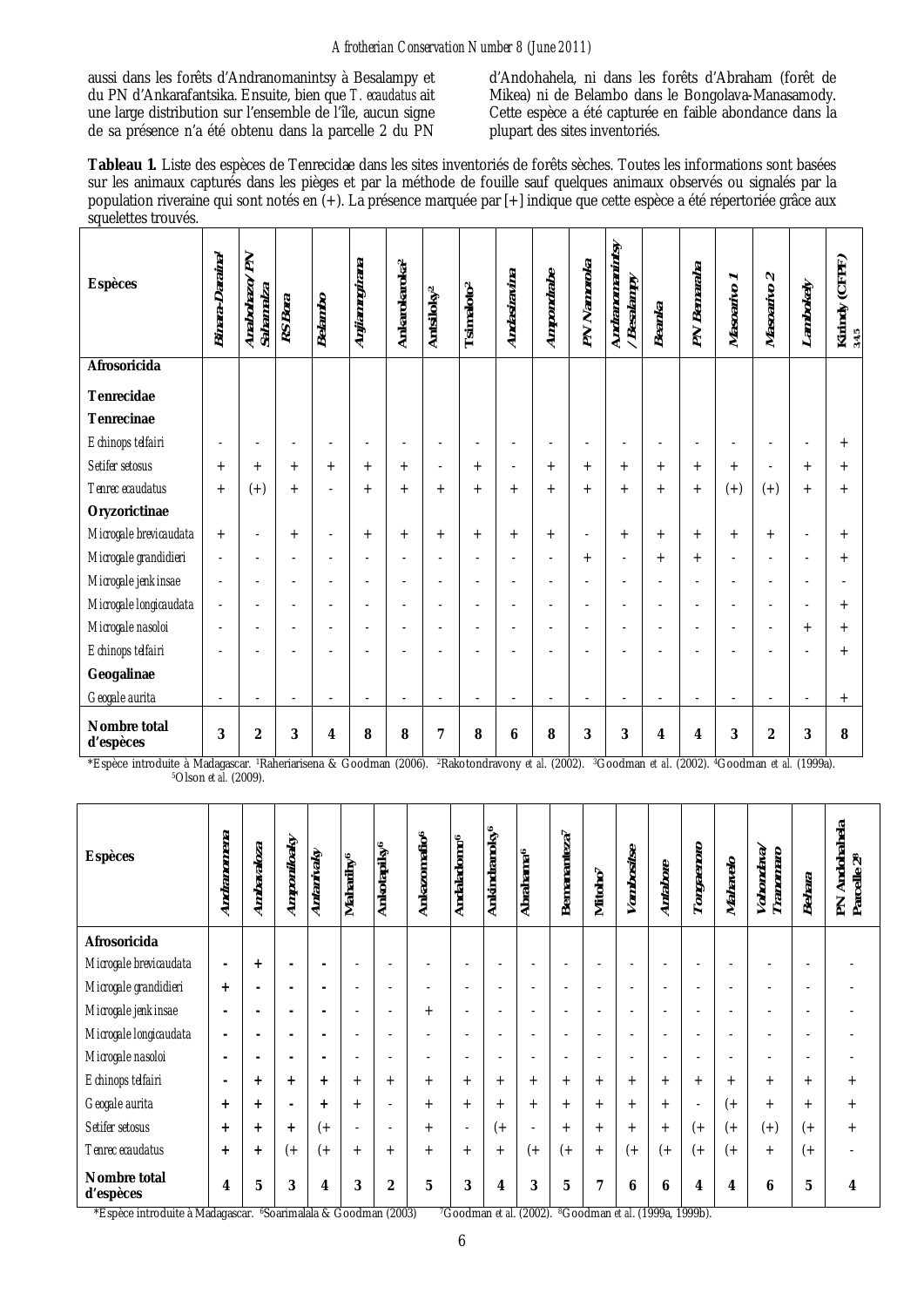#### **Discussion**

#### **Diversité spécifique**

La richesse élevée dans la forêt de Kirindy (CFPF) confirme la justification de la retenir en tant que refuge pour la faune des forêts sèches de l'Ouest (Sorg *et al.* 2003). Il est également possible de suggérer que sa position géographique et les formations forestières naturelles qu'elle abrite font de ces forêts une zone de transition entre le nord et le sud qui pourrait justifier cette particularité. En outre, les résultats obtenus montrent l'importance de répéter les explorations dans un site car si cette forêt avait fait l'objet d'études sur les petits mammifères pendant plusieurs années (Ganzhorn *et al*. 1996, Raharivololona 1996), l'inventaire conduit vers la fin de la saison des pluies en avril 2006 a permis de rajouter une 13ème espèce, *Microgale nasoloi*, pour cette forêt (Soarimalala & Goodman 2008). Cette espèce était connue pour la première fois dans les forêts d'Analavelona et de Zombitse-Vohibasia, localisées dans la partie Centre-Sud de l'île qui sont considérées comme sub-humides (Jenkins & Goodman 1999, Moat & Smith 2007). D'autres mammalogistes ont également rapporté la présence de *M. longicaudata* dans la forêt de Kirindy (CFPF) (Ade 1996, Hilgartner 2005) mais des études génétiques approfondies portant sur cette espèce ont montré que ce taxon représentait plus d'une espèce (Olson *et al.* 2004) et qu'il est par conséquent vraisemblable qu'il puisse s'agir de *M. majori.* La taxinomie de *M. longicaudata* rencontrée à Kirindy (CFPF) reste donc à préciser et reste en attente des études morphologique et génétique. Néanmoins, il est toujours important de signaler que les *Microgale* à queue longue, à savoir *M. longicaudata* et *M. majori* qui sont largement distribués dans la forêt humide de l'Est malgache n'auraient jamais fréquenté le biome de forêt sèche malgache.

Pour l'ensemble des petits mammifères, la forêt de Mikea semble être le site le plus pauvre en espèces. Il est clair que les conditions climatiques sèches qui règnent actuellement dans cette forêt ne favorisent pas la survie de certains animaux. Plusieurs sites de forêts sèches présentent également un faible nombre d'espèces de Tenrecidae et cette pauvreté semble être en rapport avec la dégradation des habitats naturels que nous avons pu constater au cours des inventaires. Il s'agit plus particulièrement des forêts de Tongaenoro et d'Antabore sur le plateau Mahafaly, de Mahavelo à Ifotaka, de Masoarivo à l'est de Belo sur Tsiribihina, de Belambo dans le Bongolava-Manasamody et de la RS de Bora. Rappelons aussi que la forêt de Masoarivo a été inventoriée pendant le mois d'octobre, qui est encore un mois sec et il est vraisemblable que cette période était trop précoce par rapport à l'activité des animaux. Mahavelo présente un type du substrat très rocailleux, incompatible avec l'emploi de trous-pièges qui est pourtant la méthode la plus efficace pour capturer les Tenrecidae.

#### **Distribution**

Les espèces de Tenrecidae les plus communément recensées du nord au sud des forêts sèches de l'Ouest sont *Tenrec ecaudatus* et *Setifer setosus. Echinops telfairi* et *Geogale aurita* ont été recensés dans toutes les forêts visitées entre le PN d'Andohahela (parcelle 2) et la forêt de Kirindy (CFPF). Son absence dans les forêts de Tongaenoro du plateau Mahafaly et de Lambokely dans la région du Menabe Central pourrait être expliquée par

un faible effectif de sa population. Il est sûr que le niveau important de dégradation de l'habitat dans ces sites ne suffit pas à expliquer l'absence de *Geogale* car cette espèce a même été trouvée dans un endroit ouvert loin de la forêt près de la route menant à Anakao sur la plaine côtière sableuse à 10 km au sud du village. Cette espèce a été également trouvée dans une savane à termitière dont les larves des termites servent des ressources de nourritures (Tingle *et al*. 2003). L'absence de *G. aurita* dans la forêt de Mahavelo s'explique par un défaut de piégeage car il nous a été impossible d'installer des trouspièges sur ce type de substrat très rocailleux. Par ailleurs, la prédilection de cette espèce pour les types de sols sableux est connue. Dans la région d'Amboasary-Sud, à Behara, par exemple, le taux de capture de cette espèce a été très élevé. Il en est de même de certains sites explorés dans la forêt de Mikea où le substrat est sableux (Soarimalala & Goodman 2004).



**Figure 1.** *Echinops telfairi.*

Des études récentes effectuées sur plusieurs individus de *M. brevicaudata* ont révélé la présence d'une nouvelle espèce, *M. grandidieri* (Olson *et al*. 2009). *Microgale brevicaudata* a une large répartition au nord du fleuve de Manambolo jusqu'à l'extrémité nord-est de l'île tandis que *M. grandidieri* a une limite de distribution entre les forêts galeries aux alentours de la rivière de Onilahy et la forêt du PN de Namoroka. Un chevauchement de distribution de ces deux espèces existe dans la région de Bemaraha et Antsalova et la présence en sympatrique connue est les forêts de Beanka, Maintirano (Goodman et al. soumis) et Kirindy CFPF, Morondava (Soarimalala non publié).

*Geogale aurita* rapporté dans le PN d'Ankarafantsika (Rakotondravony *et al.* 2002) aurait pu être confondu avec un jeune *M. brevicaudata*, car il s'agissait d'un individu nouveau né et donc difficile à déterminer, d'autant qu'aucun autre individu de cette espèce n'a jamais été capturé dans ce parc au cours des explorations suivantes qui y ont été effectuées (Randrianjafy 2003).

Les forêts de Kirindy (CFPF) et de PN de Kirindy Mite représentent les zones que fréquentent en même temps *E. telfairi*, *G. aurita* et *M. brevicaudata*. Ce secteur est une des rares zones de contact entre ces trois espèces. Nous la considérons donc comme une zone de transition entre l'ouest et le sud pour les petits mammifères.

Parmi les espèces rares, *M. jenkinsae* ne se trouve que dans la forêt d'Ankazomafio de la forêt de Mikea. Bien que *M. nasoloi* existe dans les forêts de Zombitse-Vohibasia et d'Analavelona, situées dans la partie Centresud de l'île, Kirindy (CFPF) est la seule forêt sèche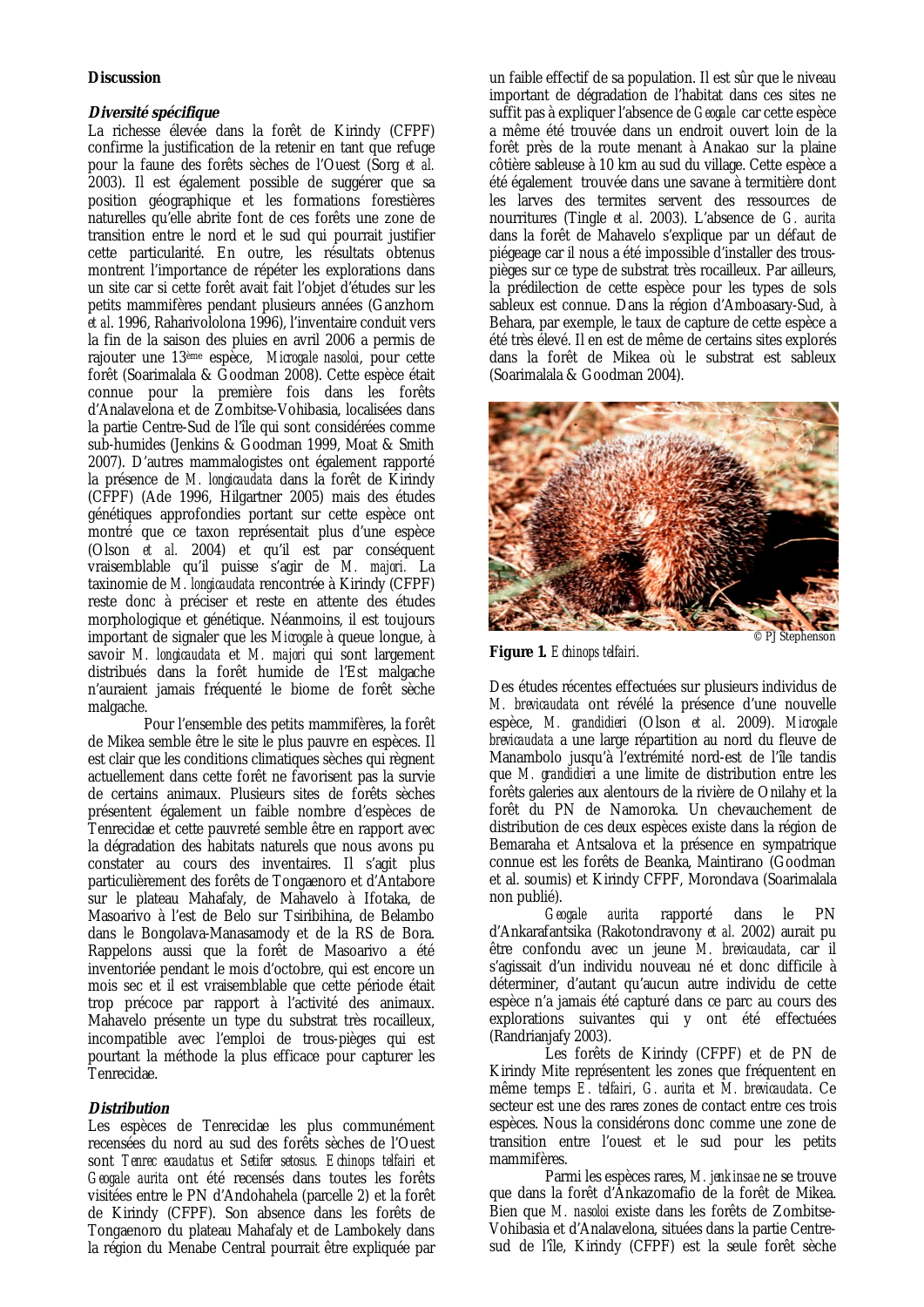occidentale qui l'abrite (Jenkins & Goodman 1999). *M. longicaudata* n'est rencontré que dans un seul site de la forêt sèche malgache (Moat & Smith 2007), à savoir dans la forêt de Kirindy (CFPF) (Ade 1996, Hilgartner 2005).

Aucun modèle lié à la structure de la végétation et le type du sol n'a pu ressortir de nos analyses pour comprendre la variation de la richesse spécifique des Tenrecidae de la forêt sèche malgache du nord au sud. Généralement, la richesse est élevée dans divers sites de forêts sèches caducifoliées sur sable. Toutefois, les forêts sèches caducifoliées du Nord-est, la région de Binara-Daraina n'abritent pas des espèces typiques de la forêt sèche malgache. La seule espèce de forêt sèche de cette région est *M. brevicaudata* et elle est cependant présente dans quelques sites de forêt humide de l'Est comme Marojejy. Parmi les forêts épineuses sur le plateau calcaire, le site de Mitoho (PN de Tsimanampetsotsa) abrite le plus grand nombre d'espèces mais un appauvrissement a été constaté dans d'autres forêts sur le même type de substrat comme les forêts de Vombositse, Antabore et Tongaenoro du plateau Mahafaly. Si aucun cours d'eau ne traverse le fourré épineux de ce plateau, la forêt de Mitoho abrite quelques résurgences d'une nappe superficielle d'eau légèrement saumâtre (Goodman *et al*. 2002).

Malgré la diversité des formations géologiques de l'Ouest malgache avec des types de sols différents, nos analyses ne semblent pas montrer de relation entre la faune de petits mammifères et la géologie et la pédologie. Les forêts sèches caducifoliées sur substrat limonosableux comme Daraina, Anjiamangirana, Belambo et le PN d'Ankarafantsika n'abritent pas une composition spécifique différente par rapport aux sites sableux, à savoir Masoarivo, Kirindy (CFPF) et le PN de Kirindy-Mite, la forêt de Mikea ou encore par rapport aux sites sur calcaires comme le PN de Bemaraha, le PN de Namoroka et les sites du plateau Mahafaly. Cependant, chaque type de substrat semble montrer une spécificité mais celle-ci n'est pas homogène et n'est pas rencontrée dans toutes les forêts qui poussent sur un même substrat. *Microgale jenkinsae* et *M. longicaudata* dans les forêts sur substrat sableux. Bien que la région de l'Ouest abrite une formation végétale similaire suivant les variations des types de sols et de la géologie, d'autres facteurs tels que la présence des microhabitats particuliers, les microclimats et le degré de la perturbation anthropique pourraient également expliquer une distribution inégale des petits mammifères.

#### **Menaces**

Certaines zones forestières de l'ouest malgache ont été largement modifiées par l'homme qui les a transformées en zone d'agriculture et de pâturage. En plus de la destruction des habitats, dans tous les sites visités, les espèces de Tenrecidae de grande taille était sujette au braconnage et elles sont prisées comme « gibiers ». *Echinops telfairi*, *Setifer setosus* et *Tenrec ecaudatus* sont très recherchées pour leur chair qui est fort appréciée. Ces espèces sont chassées pour répondre aux besoins quotidiens mais elles peuvent aussi être collectées massivement et vendues sur les marchés. Dans la plupart des sites, une pratique commune consiste à abattre certains arbres pour collecter des *E*. *telfairi* et des *S. setosus*, espèces nocturnes, qui sont faciles à trouver dans les troncs d'arbre durant le jour et pendant la période d'hibernation. Ces espèces sont par ailleurs faciles à

capturer avec l'aide d'un chien qui n'a d'ailleurs aucune difficulté à creuser leurs terriers. Il serait opportun de mener des recherches approfondies pour connaître le degré de prélèvement par la chasse que ces espèces pourraient supporter. Il est certain par exemple que le degré de la chasse qui est relativement élevé dans la forêt des Mikea a un effet sur la diminution de l'abondance des Tenrecidae (Goodman *et al*. 2004). Dans les forêts humides du Nord-est, il a été montré que le niveau d'exploitation a une grande influence sur la population des animaux chassés (Golden 2005).

#### **Statut de l'IUCN**

Suivant la classification de l'IUCN (2010), deux espèces de Tenrecidae fréquentant les forêts sèches de l'Ouest Malgache ont été listées. *Microgale jenkinsae* est considéré comme en danger (EN) et *M. nasoloi* est vulnérable (Vu).

#### **Remerciements**

Nous tenons à remercier la Fondation John D. et Catherine T. MacArthur et le projet « Ala maiky » WWF pour financer la réalisation de ces inventaires biologiques. Notre reconnaissance va au projet « Ecology Training Program » du WWF à travers l'équipe RAP-Gasy et le Département de Biologie Animale de l'Université d'Antananarivo. Nous remercions la Direction du Système des Aires Protégées au sein de la Direction Générale des Forêts qui a bien voulu nous délivrer le permis de recherche pour ce travail. L'aide précieuse des autorités locales et la participation active des villageois pendant les inventaires, ont également été très appréciées. La carte a été réalisée par Lucienne Wilmé.

### **Références bibliographiques**

- Ade, M. 1996. Morphological observations on a *Microgale*  specimen (Insectivora, Tenrecidae) from western Madagascar. In *Ecology and economy of a tropical dry forest in Madagascar*, eds. J. U. Ganzhorn & J.-P. Sorg. *Primate Report*, 46-1: 251-255.
- Bronner, G. N. & Jenkins, P. D. 2005. Order Afrosoricida. Pp 71-81 in D. E. Wilson & D. M. Reeder (eds.), M*ammal species of the world. A taxonomic and geographical reference*, 3rd edition. The John Hopkins University Press, Baltimore, USA.
- Cornet, A. 1974. *Essai de cartographie bioclimatique à Madagascar*. Notice explicative n°55, ORSTOM, Paris.
- Ganzhorn, J. U., Sommer, S., Abraham, J.-P., Ade, M., Raharivololona, B. M., Rakotovao, E. R., Rakotondrasoa, C. & Randriamarosoa, R. 1996. Mammals of the Kirindy Forest with special emphasis on *Hypogeomys antimena* and the effects of logging on the small mammal fauna. In *Ecology and economy of a tropical dry forest in Madagascar*, eds. J. U. Ganzhorn & J.-P. Sorg. *Primate Report,* 46-1: 215-232.
- Golden, C. D. 2005. *Eaten to endangerment: Mammal hunting and the bushmeat trade in Madagascar's Makira Forest.* Honours thesis, Bachelor of Arts, Harvard College, USA.
- Goodman, S. M. & Soarimalala, V. 2004. A new species of *Microgale* (Lipotyphla: Tenrecidae: Oryzorictinae) from the Forêt des Mikea of southwestern Madagascar. *Proceedings of the Biological Society of Washington*, 117: 251-265.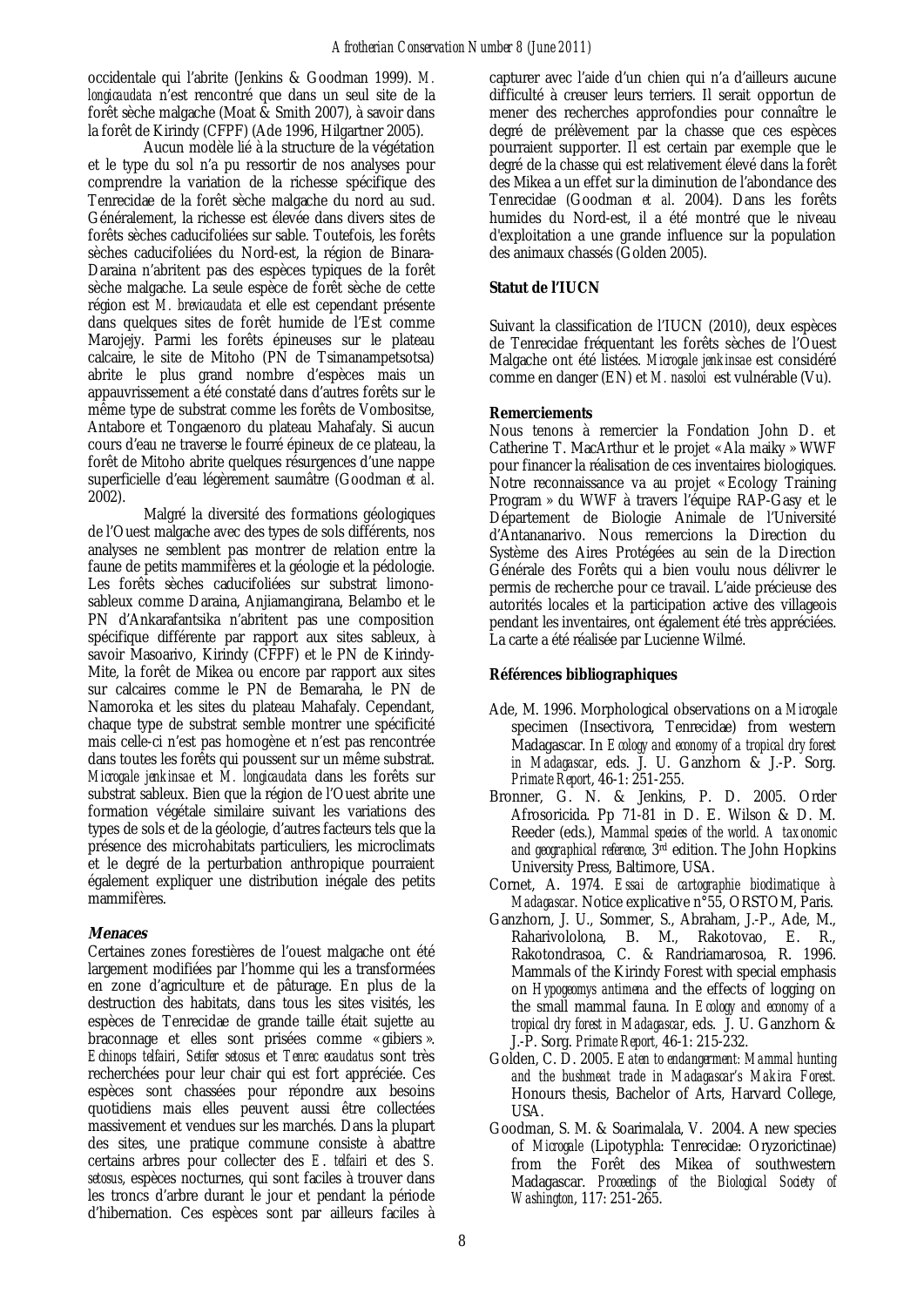- Goodman, S. M., Soarimalala V. & Ganzhorn, J. U. 2004. La chasse aux animaux sauvages dans la forêt de Mikea. In *Inventaire floristique et faunistique de la forêt de Mikea : Paysage écologique et diversité biologique d'une préoccupation majeure pour la conservation*, eds. A. P. Raselimanana & S. M. Goodman. *Recherches pour le Développement, Série Sciences Biologiques*, 21: 95-100.
- Goodman, S. M., Carleton, M. D. & Pidgeon, M. 1999a. Lipotyphla (Tenrecidae and Soricidae) of the Réserve Naturelle Intégrale d'Andohahela, Madagascar. In *A floral and faunal inventory of the Réserve Naturelle Intégrale d'Andohahela, Madagascar*: *with reference to elevational variation,* ed. S. M. Goodman. *Fieldiana: Zoology*, new series, 94: 187-216.
- Goodman, S. M., Carleton, M. D. & Pidgeon, M. 1999b. Rodents of the Réserve Naturelle Intégrale d'Andohahela, Madagascar. In *A floral and faunal inventory of the Réserve Naturelle Intégrale d'Andohahela, Madagascar*: *with reference to elevational variation,* ed. S. M. Goodman. *Fieldiana: Zoology*, new series, 94: 217-249.
- Goodman, S. M., Raherilalao, M. J., Rakotomalala, D., Rakotondravony, D., Raselimanana, A. P., Razakarivony V. & Soarimalala, V. 2002. Inventaire des vertébrés dans la forêt du Parc National de Tsimanampetsotsa. *Akon'ny ala*, 28: 1-36.
- Hilgartner, R. D. 2005. Some ecological and behavioural notes on the shrew tenrec *Microgale* cf. *longicaudata* in the dry deciduous forest of western Madagascar. *Afrotherian Conservation,* 3: 3-5.
- Jenkins, P. D. & Goodman, S. M. 1999. A new species of *Microgale* (Lipotyphla, Tenrecidae) from isolated forest in southwestern Madagascar. *Bulletin of Natural History Museum*, *London (Zoology),* 65: 155-164.
- IUCN 2010. IUCN Red List of Threatened Species.<br>Version 2010.4. <www.iucnredlist.org>. <[www.iucnredlist.org>](http://www.iucnredlist.org/). Downloaded on 10 November 2010.
- Moat, J. & Smith, P. 2007. *Atlas de la végétation de Madagascar*. Royal Botanic Gardens, Kew, London, UK
- Olson L. E., Rakotomalala, Z., Hildebrandt, K. B. P., Lanier, H. C., Raxworthy, C. J. & Goodman, S. M. 2009. Phylogeography of *Microgale brevicaudata* (Tenrecidae) and description of a new species from western Madagascar. *Journal of Mammalogy*, 90(5):1095- 1110.
- Olson, L. E. & Goodman, S. M. 2003. Phylogeny and biogeography of tenrecs. Pp 1235-1241 in S. M. Goodman & J. P. Benstead (eds.), *The natural history of Madagascar*. The University Chicago Press, Chicago, USA.
- Olson, L. E., Goodman, S. M. & Yoder, A. D. 2004. Illumination of cryptic species boundaries in longtailed shrew tenrecs (Mammalia: Tenrecidae; *Microgale*), with new insights into geographic variation and distributional constraints. *Biological Journal of Linnean Society*, 83: 1-22.
- Raharivololona, B. M. 1996. *Impact de l'exploitation sélective de la forêt et la variation saisonnière sur la composition de la population de rongeurs et insectivores dans une forêt sèche de l'Ouest de Madagascar.* Mémoire DEA, Université d'Antananarivo, Antananarivo, Madagascar.
- Raheriarisena, M. & Goodman, S. M. 2006. Les petits mammifères non-volants dans l'extrême Nord de Madagascar (Loky-Manambato, Analamerana et Andavakoera). In *Inventaires de la faune et de la flore du nord de Madagascar dans la région Loky-Manambato,*

*Analamerana et Andavakoera*, eds. S. M. Goodman & L. Wilmé. *Recherches pour le Développement, Série Sciences Biologiques,* 23: 175-230.

- Rakotondravony, D., Randrianjafy, V. & Goodman, S. M. 2002. Evaluation rapide de la diversité biologique des micromammifères de la Réserve Naturelle Intégrale d'Ankarafantsika*.* Pp 83-87 in L. E. Alonso, T. S. Schulenberg, S. Radilofe & O. Missa (eds.), *Une Evaluation Biologique de la Réserve Naturelle Intégrale d'Ankarafantsika, Madagascar*. Conservation International, Washington, DC, USA.
- Randrianjafy, R. V. 2003. *Contribution à l'étude de biologie de conservation de la communauté micromammalienne d'Ankarafantsika.* Thèse de Doctorat de 3ème cycle, Université d'Antananarivo, Antananarivo, Madagascar.
- Soarimalala, V. & Goodman, S. M. 2004. Les Rodentia, Lipotyphla et Carnivora de la forêt de Mikea. In *Inventaire floristique et faunistique de la forêt de Mikea : Paysage écologique et diversité biologique d'une préoccupation majeure pour la conservation,* eds. A. P. Raselimanana & S. M. Goodman. *Recherches pour le Développement, Série Sciences Biologiques,* 21: 69-80.
- Soarimalala, V. & Goodman, S. M. 2008. New distributional records of the recently described and endangered shrew tenrec *Microgale nasoloi* (Tenrecidae: Afrosoricida) from central western Madagascar. *Mammalian Biology*, 73: 468-471.
- Soarimalala, V. 2008. Les petits mammifères non-volants des forêts sèches malgaches. *Malagasy Nature*, 1: 106- 134.
- Sorg, J.-P., Ganzhorn, J. U. & Kappeler, P. M. 2003. Forestry and research in the Kirindy Forest / Centre de Formation Professionnelle Forestière. Pp 1512- 1519 in S. M. Goodman & J. P. Benstead (eds.), *The natural history of Madagascar*. The University of Chicago Press, Chicago, USA.
- Tingle, C. C. D., McWilliam, A. N., Rafanomezana, S., Rakotondravelo, M. L. & Rakotondrasoa, H. 2003 The fauna of Savanna Grasslands in the Locust Outbreak Area in Southwestern Madagascar. Pp 520- 528 in S. M. Goodman & J. P. Benstead (eds.), *The natural history of Madagascar*. The University of Chicago Press, Chicago, USA.

## **Can giant sengis (genus Rhynchocyon) be captured with baited traps?**

**Christopher A. Sabuni1\*; Anka Beddetti<sup>2</sup> & Herwig Leirs<sup>2</sup>**

<sup>1</sup>Sokoine University of Agriculture, Pest Management Centre, Box 3110, Morogoro, Tanzania. [csabuni@yahoo.co.uk](mailto:csabuni@yahoo.co.uk) <sup>2</sup>Department of Biology, Laboratory of Evolution Ecology, University of Antwerp, Belgium

#### **Introduction**

The black-and-rufous sengi, *Rhynchocyon petersi,* is one of the four currently described extant species of giant sengi in the genus *Rhynchocyon*. The others are the gray-faced sengi (*R. udzungwensis*), the golden-rumped sengi (*R.*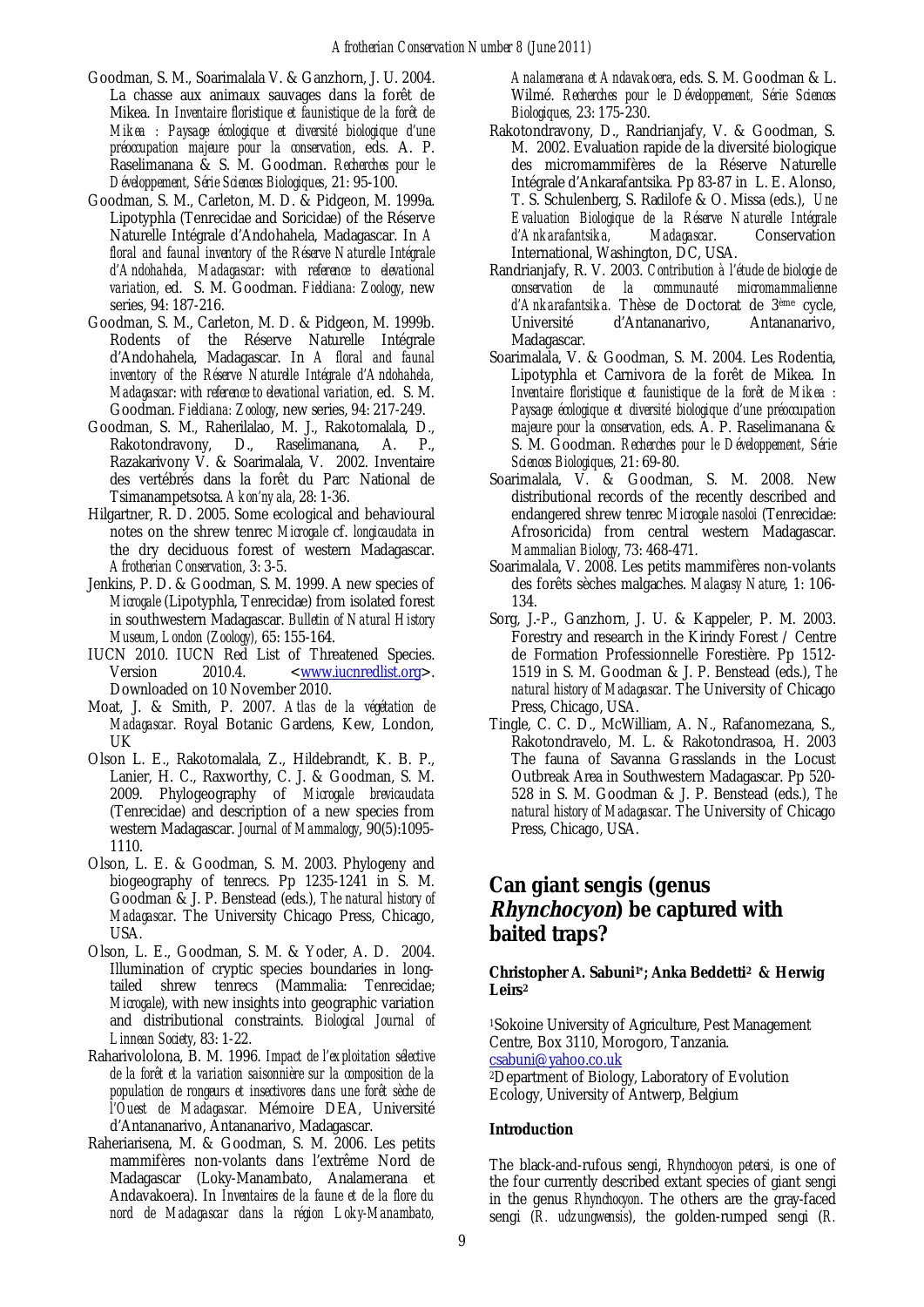*chrysopygus*) and the chequered sengi (*R.cirnei*). Giant sengis weigh between 350g and 710g (Rovero *et al*. 2008) and occur in eastern and central African, where they generally inhabit forests (Rathbun 2009). All giant sengi are known to be invertebrate specialists feeding on whatever they can glean from the leaf litter and soil (Rathbun 1979). Three quarters of *Rhynchocyon* species are threatened (Rathbun 2009).

Various methods have been used to study and understand the status of giant sengis, including determining presence or absence with camera traps (e.g. Rovero & Rathbun 2006), capture of live individuals with fishing nets for morphological studies and individual marking and radio-tracking (Rathbun 1979), and developing abundance estimates based on nest counts (e.g. FitzGibbon & Rathbun 1994). Smaller species of sengis are easily trapped with Sherman traps using most of the common baits used for trapping rodents (e.g. Leirs *et al*.1995, Ribble & Perin 2005, Yarnell & Scott 2006). The objective of our study was to determine if baited traps can be used to capture giant sengis, and to determine which type of bait was most effective.

#### **Material and Method**

The study was carried out in Zaraninge forest in the coastal, south-western section of Saadani National Park, Tanzania (6004'S-6013'S and 38035'E-38042'E; Fig. 1).



**Figure 1.** Map showing Saadani National Park and the study site, Zaraninge Forest.

The dry, evergreen forest covers about 174 km<sup>2</sup> on a plateau that rises 300 m above sea level (Clarke & Dickinson 1995). We trapped during the dry season from the end of July to early September, 2009.

Before trapping we visually surveyed the area for sengis, their nests, and possible sengi paths. Five sites were selected at least 500m apart. Seventy traps of two types were employed in this study: Harvahart traps (15) and locally made wire cage traps (55). A locally made wire cage trap (60 x15 x 170 cm) is essentially a tunnel with a door at one end which opens out wards and is held by a hanging wire loop. The bait may be hung on this loop or put a distance behind the loop on the floor of the trap. An animal entering the trap knocks the loop and the door is released and held tight by a spring supported with a wire lock (Fig. 2).

We used four types of bait: 1) a mixture of peanut butter, maize flour and ripe banana; 2) a mixture of sugar, maize flour, and water; 3) chopped cockroaches and termites; and 4) *dagaa* (small sun-dried fish). The peanut butter mix (the most common bait used in trapping rodents) was placed in ten traps, the *dagaa* in twenty traps, the sugar mix in plastic containers in twenty traps, and the cockroach and termite mix in twenty traps. All traps were moved from one site to another every five nights until all five sites had been trapped. Traps were baited in the morning and checked and re-baited at 5.00 pm to avoid disturbance of the diurnal sengi's activities.

All trapped individuals were individually marked by fur clipping and released at the capture location.



**Figure 2.** Locally made wire cage trap, camouflaged with leaf litter.

#### **Results**

A total of 37 individuals representing seven species of small mammals (Table 1) were captured in 1750 trap nights (a trap-night is a single trap set for a 24-hour period).

No giant sengis were caught, but five four-toed sengis (*Petrodromus tetraductylus*) were captured (Fig. 3). The most common mammal captured was the giant pouched rat (*Cricetomys gambianus*) which preferred the peanut butter mix. This bait also attracted lesser pouched rats (*Beamys hindei*), narrow footed woodland mice (Grammomys *sp*), bush squirrels (Paraxerus *sp*) marsh mongooses (*Atilax paludinosus*) and the four-toed sengis. Traps baited with the sugar mixture attracted numerous insects (mainly cockroaches and ants), and *P. tetraductylus*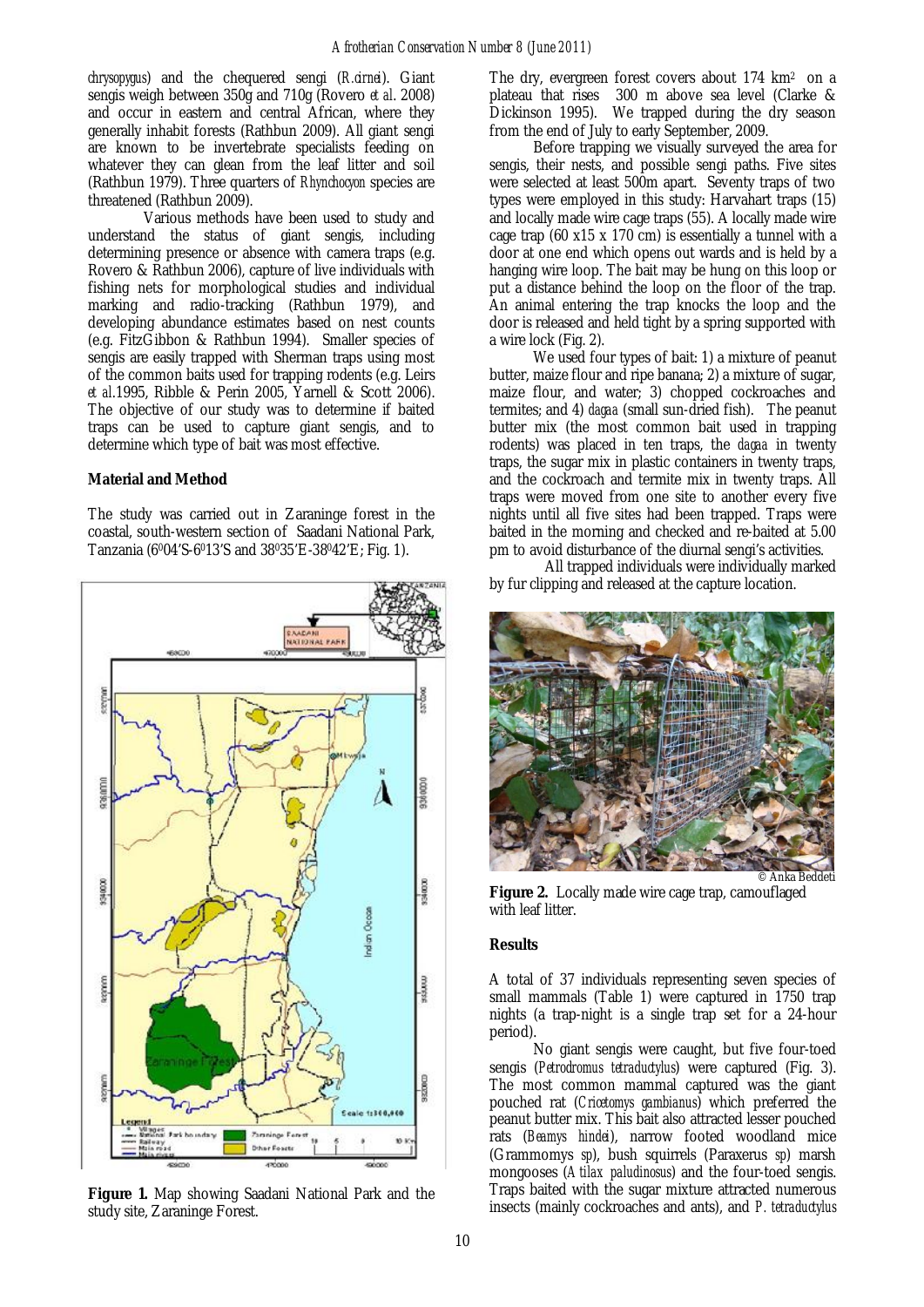was captured in these traps. No mammals were captured in the traps baited with cockroach and termites, and in *dagaa* baited traps only the common genet (*Genetta genetta*) was caught.

**Table 1:** Live-trapping success for small mammals using different bait

| Type of bait         | Species                  | No.            |
|----------------------|--------------------------|----------------|
|                      |                          | individuals    |
|                      |                          | captured       |
|                      |                          |                |
| Peanut butter mixed  | Cricetomys gambianus     | 12             |
| with maize flour and | Beamys hindei            | 6              |
| ripe banana          | Grammomys sp.            | 4              |
|                      | Paraxerus sp.            | 4              |
|                      | Petrodomus tetradactylus | 2              |
|                      | Atlax palidinosus        | $\overline{2}$ |
| Sugar mixed in water | Petrodomus tetradactylus | 3              |
| with maize meal      |                          |                |
| Dagaa (sun-dried     | Genetta genetta          | 4              |
| small fish)          |                          |                |
| Cockroaches and      |                          |                |
| termites             |                          |                |
| <b>TOTAL</b>         |                          | 37             |



**Figure 3.** *Petrodromus tetraductylus* trapped with a Havahart trap in Zaraninge forest, Saadani National Park.

#### **Discussion**

Identifying the presence or absence of *R. petersi* in the forest sites was easy compared to the effort involved in catching them using baited traps. The results of this study demonstrated that there was no positive response of *R. petersi* to any of the baits we used. However, other species responded differently to different baits. The capture of *P*. *tetraductylus* could be due to the animals being attracted by the insects attracted to the different baits, or it was trapped as an accident, or the trap was placed along its common path. Other studies, including that being initiated by F. Rovero (*person communication)*, are successfully using un-baited cage traps to capture *R. udzungwensis*. This method involves placing traps along indistinct paths through dense undergrowth, which are sometimes used by *Rhynchocyon* (California Academy of Sciences 2011). Sabuni (2008), in his study of small mammals in Saadani National Park, captured only two *R. petersi* (Fig. 4) and one *P. tetraductylus* out of 375 trapnights of effort. These sengis were captured in locally made wire cage traps baited with peanut butter mixed

with maize flour and ripe banana. Perhaps this success was due to luck, when the animals entered the traps accidentally and were not attracted by the bait. Our results, and the fact that giant sengis feed strictly on invertebrates by gleaning leaf litter and soil, suggest that they do not scavenge and they may be poorly adapted at detecting food items not normally encountered in their habitats. Interestingly, in captivity black and rufous sengis do adapt to a diet of dried cat food with some crickets, mealworms, and nutritional supplements (Baker *et al*. 2005), which means that under certain environment conditions, giant sengis can adapt to a diet other than only invertebrates.



**Figure 4.** A *Rhynchocyon petersi* trapped in a locally handmade wire cage trap in Zaraninge coastal forest, Tanzania, in an earlier study.

Should we continue to search for and develop baits for giant sengis? Based on past efforts, our data described in this paper, the success of using nets and un-baited traps, and their likely life history, perhaps it is not worth further research.

#### **Acknowledgments**

We thank the Tanzania Wildlife and Research Institute and Tanzania National Parks for approval of our study and issuing us permission to work in Saadani National Park, the VLIR for financial support, and our field assistants Ramadhani Kingunguli and Shabani Lutea.

#### **References**

- Baker, A. J.,Lengel, P. & McCaferty, K. 2005. Black and rufous sengi (*Rhynchocyon petersi*) at the Philadelphia zoo. *Afrotherian Conservation,* 3: 6-7.
- California Academy of Sciences, 2011. Web site: "Protocols for surveying *Rhynchocyon*" accessed on 1 January 2011:http://researcharchive.calacademy.org/ [research/bmammals/eshrews/protocols\\_for\\_surveyi](http://researcharchive.calacademy.org/%20research/bmammals/eshrews/protocols_for_surveying_rhynchocyon.php) [ng\\_rhynchocyon.php](http://researcharchive.calacademy.org/%20research/bmammals/eshrews/protocols_for_surveying_rhynchocyon.php)
- Clarke, G. P & Dickson, J. 1995. *Status reports for II coastal forests in Coast region, Tanzania*. Frontier-Tanzania Technical Report 17: 113pp
- FitzGibbon, C. D. & Rathbun, G.B. 1994. Surveying *Rhynchocyon* elephant-shrew in tropical Forest. *African Journal of Ecology,* 32: 50-57
- Leirs, H., Verhagen, R., Verheyen, W. & Perrin, M.R. 1995. The biology of *Elephantulus brachyrhynchus* in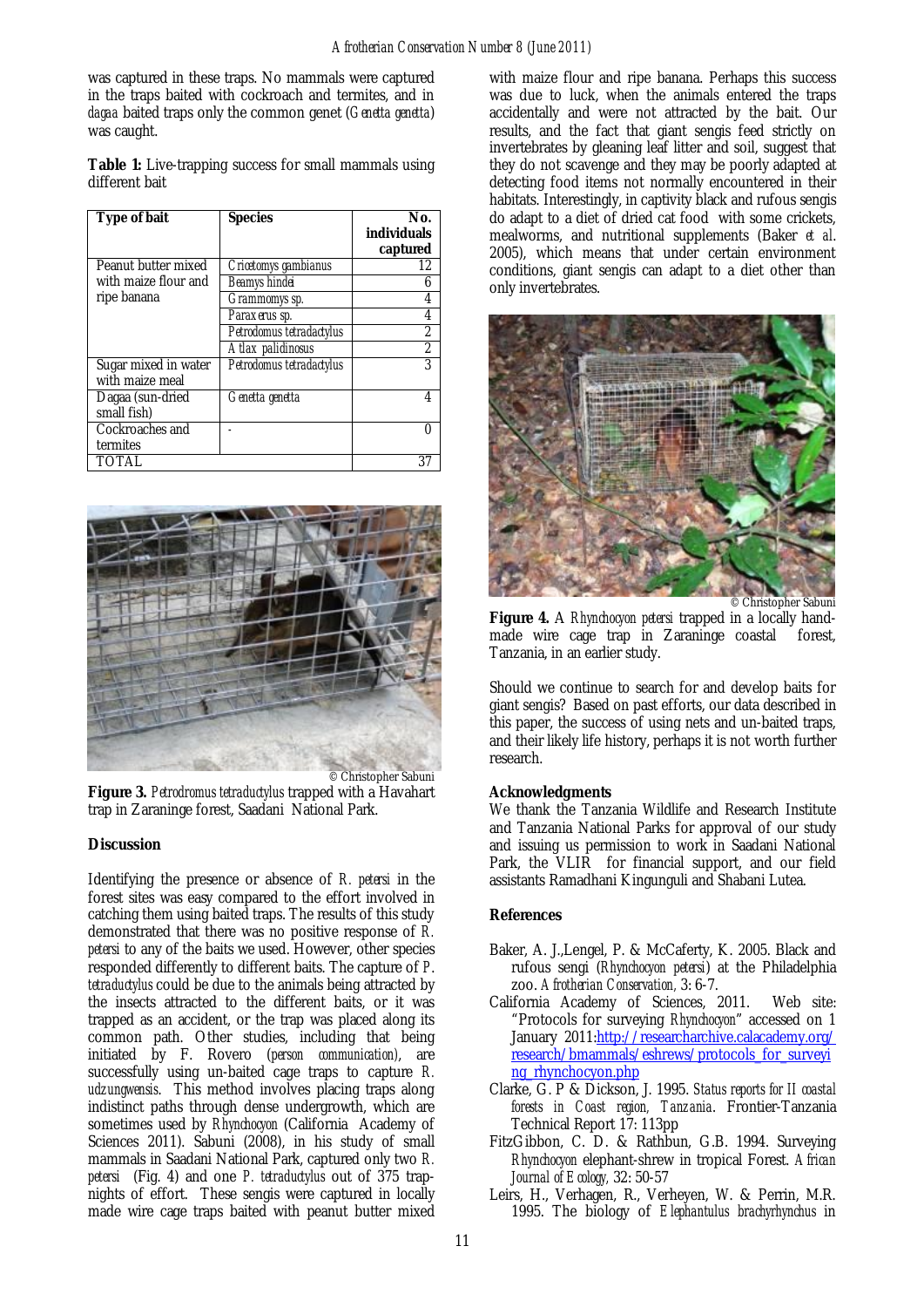natural miombo woodland in Tanzania. *Mammal Review,* 25:45-49

- Rathbun, G.B. 1979. The social structure and ecology of elephant-shrews. *Adv.Ethol*., 20: 1-75
- Rathbun, G.B. 2009 . Why is there discordant diversity in sengi (Mammalia: Afrotheria: Macroscelidea) taxonomy and ecology. *African Journal of Ecology*. 47: 1- 13
- Ribble, D.O. & Perrin, M.R. 2005. Social organization of the eastern rock elephant-shrew (*Elephantulus myurus*): the evidence for mate guarding. *Belgian Journal of Zoology,* 135 (Suppl): 167-17.
- Rovero, F. & Rathbun, G.B. 2006. A potentially new giant sengi (elephant shrew) from the Udzungwa Mountains, Tanzania. *Journal of East African Natural History*, 95:111-115.
- Rovero, F., Rathbun, G.B., Perkin, A., Jones, T., Ribble, D.O., Leonard, C.& Doggart, N. 2008. A new species of giant sengi (genus *Rhynchocyon*) highlights the exceptional biodiversity of the Udzungwa Mountains of Tanzania. *Journal of Zoology,* 274:126-133
- Sabuni, C.A. 2008. *Species composition and diversity of small mammals in Saadani National Park, Tanzania*. Dissertation for Award of MSc Degree at Sokoine University of Agriculture, Morogoro, Tanzania.
- Yarnell, R.W. & Scott, D.M. 2006. Notes on the ecology of the short-snouted sengi (*Elephantulus brachyrhynchus*) at a game ranch in North West Province, South Africa. *Afrotherian Conservation,* 4: 2-4.

## **Review**

### **A summary of the social system of the round-eared sengi**

#### **Melanie Schubert**

Department of Animal Physiology, University of Bayreuth, Universitätsstraße 30, NWI, 95440 Bayreuth, Germany and School of Animal, Plant & Environmental Sciences, University of the Witwatersrand, Private Bag 3, Wits 2050, South Africa [melle-s@web.de](mailto:melle-s@web.de)

Constructing a generalized framework for the evolution of monogamy has proven to be difficult because apparently there is no single evolutionary pathway monogamy has taken in all species (reviewed in Reichard 2003). Monogamy should theoretically only evolve when males are unable to realize any polygynous situation or when they achieve greater reproductive fitness, such as engaging in parental activities.

In sengis, all 17 species are believed to be pairliving (Rathbun 2009), but detailed information on the social organisation is available for only six species: the golden-rumped sengi, *Rhynchocyon chrysopygus* (Rathbun 1979, FitzGibbon 1995, 1997)*,* the rufous sengi, *Elephantulus rufescens*, (Rathbun 1979)*,* the rock sengi, *E*. *myurus*, (Ribble & Perrin 2005)*,* the bushveld sengi, *E. intufi*, (Rathbun & Rathbun 2006), the short-snouted sengi, *E. brachyrhynchus*, (Leirs *et al.* 1995; Neal 1995, Yarnell *et al.* 2008) and the four-toed sengi, *Petrodromus tetradactylus*, (FitzGibbon 1995, 1997, Oxenham & Perrin 2009). Although the social organisation has been confidently confirmed in these studies, the reason for

social monogamy in sengis has not been demonstrated.

The present study investigated the social system of the round-eared sengi (*Macroscelides proboscideus*), a small-bodied omnivorous mammal (Sauer 1973, Kerley 1995) occurring in arid and semi-arid regions of South Africa, Namibia and Botswana (Skinner & Smithers 1990). The study was performed in the Goegap Nature Reserve, a semi-desert region in South Africa. Data were collected over three successive breeding seasons and one non-breeding season using mark-recapture, radiotracking, and observation of free-ranging individually identifiable animals over a period of 2.5 years (for details see Schubert 2006, Schubert *et al.* 2009 a, b).

Population density ranged from 1.59 to 0.35 id/ha, adult sex ratios were near parity and the population was characterized by a lack of sexual dimorphism in body mass (Schubert *et al.* 2009a). Generally, female round-eared sengis maintained areas that had little overlap with neighbouring females in breeding and non-breeding season. Each male predominately overlapped with the home range of a single female. Generally, inter- and intra-sexual overlap with neighbouring individuals was low. Pairs were perennial and territories were maintained year-round. Body mass of male and female round-eared sengis did not predict home range sizes. However, males generally maintained significantly larger areas than females. Furthermore, male but not female territories were sensitive to population density. At higher density males used smaller areas than at lower population density suggesting that male space seems to be primarily limited by the presence of adjacent males. In addition, overlap with neighbouring males was significantly reduced in the breeding as compared to the non-breeding season for males. This may indicate that male territoriality may function as a form of mate guarding. Some pair-living males intruded into the areas of adjacent widowed females. Whereas only one male was able to achieve polygyny, because his female mate also intruded into the widow's area, the majority of paired males shifted back to their original area and female mate, following the intrusion of another unpaired male into the widows' areas at the same time.

Females reproduced 2-3 litters during a long breeding season lasting approximately nine months with an asynchronous birth interval between neighbouring females favouring pre-copulatory and oestrus mate guarding by males (Schubert *et al.* 2009b). During preoestrus females were observed to rub their ano-genital region on the ground. Males over-marked their females' scent while following, possibly for concealing the females' reproductive state and advertisement of the paired status. Mate guarding incurred costs for males, because, overall, they lost about five percent of their body mass. On the individual level, male body mass loss was negatively related to the intensity of mate guarding during the pre-copulatory period. Furthermore, guarding was inversely correlated with male body mass in the precopulatory period and with the number of neighbouring males during oestrus, indicating that males vary their guarding effort in relation to their physical capabilities and the competitive environment (Schubert *et al.* 2009b).

 Pair-living is the predominant social organisation in round-eared sengis from the semi-desert in South Africa; this may have been favoured by year-round territorial females occupying exclusive areas. The reason for the evolution of monogamy in round-eared sengis is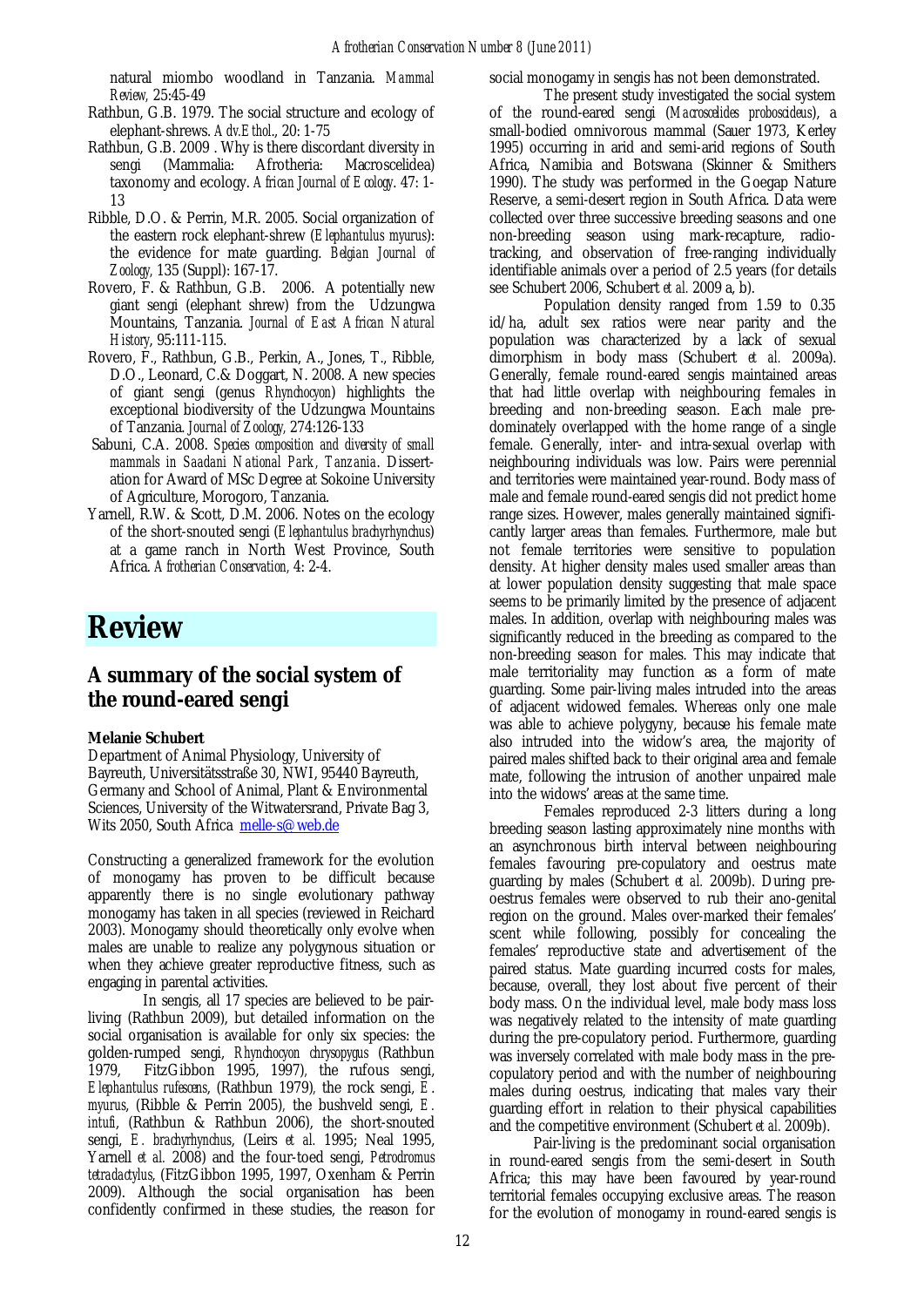still unclear. Social systems are rarely attributable to a single factor (Sandell & Liberg 1992). In round-eared sengis female dispersion may be a perquisite for the evolution of monogamy. Additionally, male mate guarding may play an important role. Since females reproduced asynchronously during a long breeding season and advertised their reproductive status by scentmarking, males may pursue two behavioural tactics: Engaging in mate guarding for ensuring paternity and also in extra-pair attempts with neighbouring females, possibly for increasing their reproductive success. Since both male tactics present a costly investment of time and energy they may serve as signals of quality providing only higher quality males with the opportunity to enhance their reproductive success, which in turn may be advantageous for females in terms of genetic benefits.

#### **References**

- Brotherton, P. N. M. & Komers, P. E. 2003. Mate guarding and the evolution of social monogamy in mammals. Pp 42-58 in U.H. Reichard & C. Boesch (eds.), *Monogamy: mating strategies and partnerships in birds, humans and other mammals.* Cambridge University Press, Cambridge, UK.
- FitzGibbon, C. D. 1995. Comparative ecology of two elephant-shrew species in a Kenyan coastal forest. *Mammal Review:* 25, 19-30.
- FitzGibbon, C. D. 1997. The adaptive significance of monogamy in the golden-rumped elephant-shrew. *Journal of Zoology, London* 242:167-177.
- Kerley, G. I. H. 1995. The round-eared elephant-shrew *Macroscelides proboscideus* (Macroscelidea) as an omnivore. *Mammal Review,* 25: 39-44.
- Kleiman, D. G. 1981. Correlations among life history characteristics of mammalian species exhibiting two extreme forms of monogamy. Pp 332-344 in R.D. Alexander & D.W. Tinkle (eds.), *Natural selection and social behaviour* Chiron Press, New York, USA.
- Leirs, H., Verhagen, R., Verheyen, W. & Perrin, M. R. 1995. The biology of *Elephantulus brachyrhynchus* in natural *miombo* woodland in Tanzania. *Mammal Review,* 25: 45-49.
- Neal, B. R. 1995. The ecology and reproduction of the<br>short-snouted elephant-shrew, Elephantulus elephant-shrew, *brachyrhynchus*, in Zimbabwe with a review of the reproductive ecology of the genus *Elephantulus*. *Mammal Review,* 25: 51-60.
- Oxenham, K. H., & Perrin, M. 2009. The spatial organization of the four-toed elephant-shrew (*Petrodromus tetradactylus*) in Tembe Elephant Park, KwaZulu-Natal, South Africa. *African Zoology,* 44: 171-180.
- Rathbun, G. B. 1979. The social structure and ecology of elephant-shrews. *Advances in Ethology,* 20: 1-79.
- Rathbun, G. B. & Rathbun, C. D. 2006. Social structure of the bushveld sengi (*Elephantulus intufi*) in Namibia and the evolution of monogamy in the Macroscelidea. *Journal of Zoology, London* 269: 391-399.
- Rathbun, G. B. 2009. Why is there discordant diversity in sengi (Mammalia: Afrotheria: Macroscelidea) taxonomy and ecology? *African Journal of Ecology*, 47: 1-13.
- Reichard, U. H. 2003. Monogamy: past and present. Pp 3-25 in U.H. Reichard & C. Boesch (eds.), *Monogamy: mating strategies and partnerships in birds, humans and other*

*mammals* Cambridge University Press, Cambridge, UK.

- Ribble, D. O. & Perrin, M. R. 2005. Social organisation of the eastern rock elephant-shrew (*Elephantulus myurus*): the evidence for mate guarding. *Belgian Journal of Zoology,* 135: 167-173.
- Sandell, M. I. & Liberg, O. 1992. Roamers or stayers: a model on male mating tactics and mating system. *American Naturalist,* 139: 177-189.
- Sauer, E. G. F. 1973. Zum Sozialverhalten der kurzohrigen Elefantenspitzmaus, *Macroscelides proboscideus*. *Zeitschrift für Säugetierkunde,* 38: 65-97.
- Sauer, E. G. F. & Sauer, E. M. 1971. Die kurzohrige Elefantenspitzmaus in der Namib. *Namib & Meer,* 2: 5-43.
- Sauer, E. G. F. & Sauer, E. M. 1972. Zur Biologie der kurzohrige Elefantenspitzmaus, *Macroscelides proboscideus. Zeitschrift des Kölner Zoos,* 4: 119-139.
- Schubert, M. 2006: Monogamy in the round-eared sengi under investigation. *Afrotherian Conservation,* 4: 14.
- Schubert, M., Pillay, N., Ribble, D.O. & Schradin, C. 2009. The round-eared sengi (*Macroscelides proboscideus*) and the evolution of social monogamy: Factors that constrain males to live with a single female. *Ethology,* 115: 972–985.
- Schubert, M., Schradin, C., Rödel, H. G. Pillay, N. & Ribble, D.O. 2009. Male mate guarding in a socially monogamous mammal, the round-eared sengi (*Macroscelides proboscideus*): On costs and trade-offs. *Behavioral Ecology and Sociobiology,* 64: 257-264.
- Skinner, J. D. & Smithers, R. H. N. 1990. *The mammals of southern Africa subregion*. Second edition. University of Pretoria Press, Pretoria, South Africa.
- Yarnell, R. W., Metcalfe, D. J., Dunstone, N., Burnside, N., & Scott, D. M. 2008. The impact of fire on habitat use by the short-snouted elephant shrew (*Elephantulus brachyrhynchus*) in the North West Province, South Africa. *African Zoology,* 43: 45-52.

## **Photo Essay**

## **Aardvark hunt in Kenya**

**Galen B. Rathbun**  Dept. of Ornithology & Mammalogy, California Academy of Sciences (San Francisco) c/o P.O. Box 202, Cambria, California 93428, USA. [grathbun@calacademy.org](mailto:grathbun@calacademy.org)

While teaching science as a Peace Corps Volunteer at Mirogi Secondary School in South Nyanza District of Kenya (near the south shore of Lake Victoria), I observed the local residents hunt an aardvark. Although it is known that aardvarks are eaten throughout Africa, there is little published on traditional hunting methods.

In April 1968 the secondary school students interrupted a biology class and said that some local men had located an active aardvark burrow and were going to spear it. We decided to observe the process.......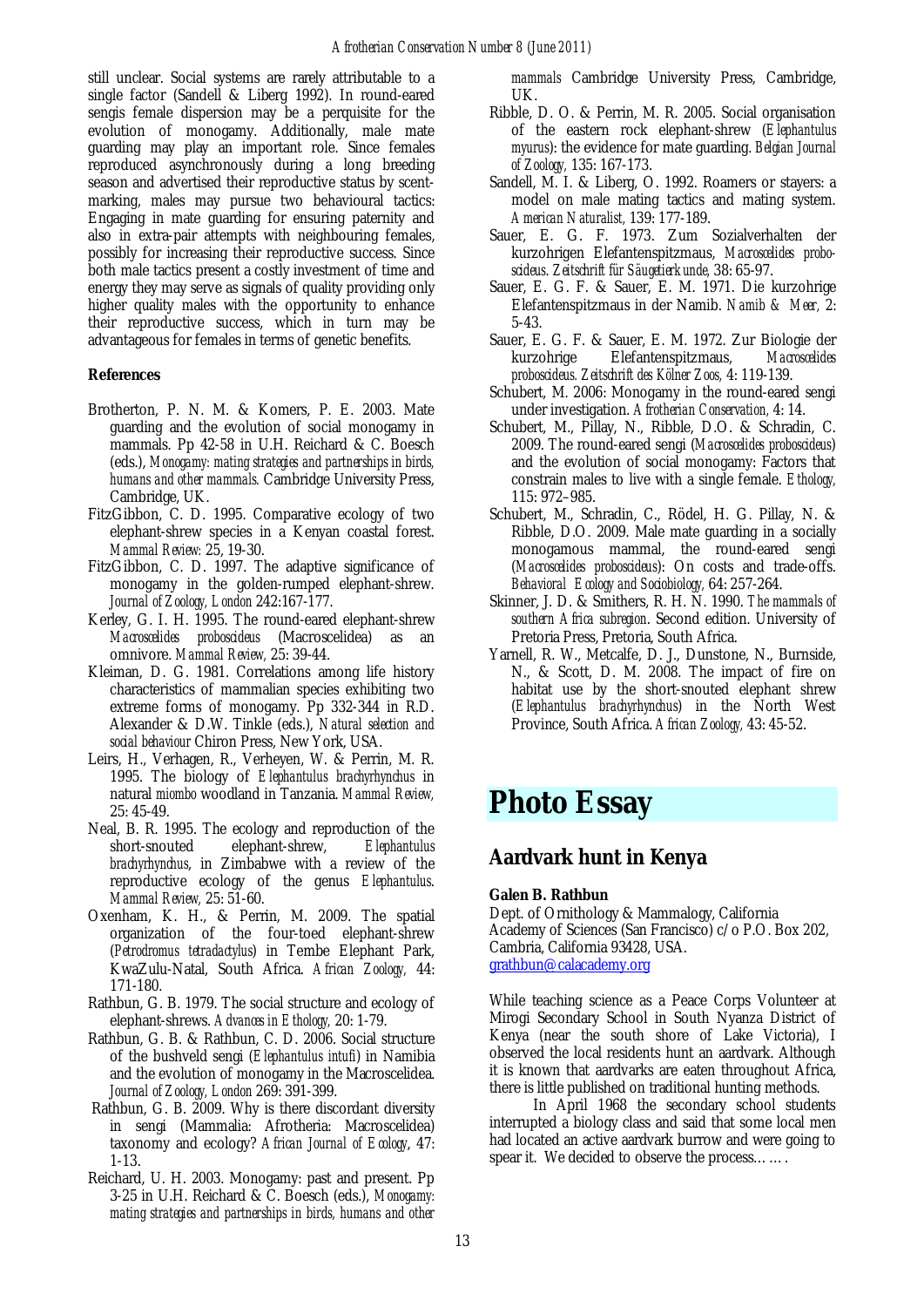

**Figure 1**. The area was a gently rolling open savanna woodland with a moderate density of subsistence farmers. A small group of young men had located an active burrow not too far from a small seasonally flooded depression in the landscape that held some standing water. The plan was to dig a ditch between the pond water and the aardvark burrow, then flood the burrow and spear the aardvark as it tried to escape.



**Figure 2.** The ditch was dug with "jembes" (large hoes) – about a 100 metres long and 30-odd cm deep.



**Figure 3.** Once the ditch was completed, the water was allowed to flow into the ditch.



**Figure 4.** However, the water was dammed just short of the burrow until the ditch was completely full. Then, the dam was removed, quickly flooding the aardvark burrow.



**Figure 5.** As the burrow quickly began to fill, a pair of hunters with spears ready listened at the burrow entrance for the aardvark....and they waited...and waited.

After a couple hours, there was still no sign of the aardvark and the students and I had to return to the school compound nearby. The hunters kept at it, diverting more water and waiting. They eventually succeeded in spearing the aardvark, which was butchered among the hunters' families. I managed to salvage the skull, which was deposited in the collection of the National Museums of Kenya in Nairobi.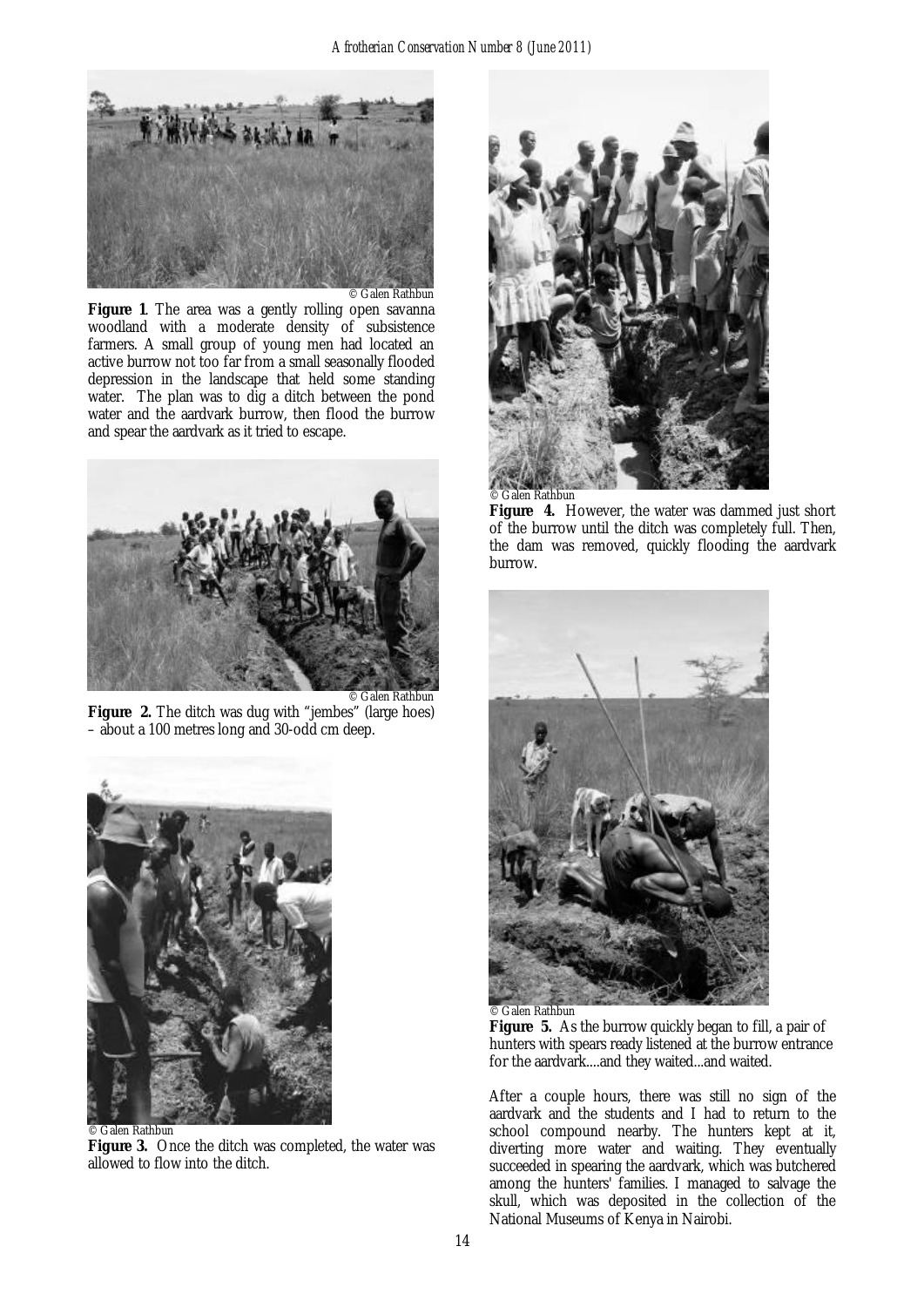## **Afrotheria News**

### **Conservation concerns for Afrotheria in northern coastal Kenya**

The biodiversity of northern coastal Kenya up to recently has remained poorly understood because security problems and poor infrastructure have discouraged access to the area. However, the wooded areas in the region have great potential for harbouring unique and rare species, including several afrotheres.

Recent improvement in security has allowed systematic camera-trap surveys in the largest forest patches of over 2,000 km<sup>2</sup> within the Boni, Dodori and Lunghi reserves, which are between the Tana River and the Somali border. Among the Afrotheria documented so far are elephants (*Loxodonta africana*), the aardvark (*Orycteropus afer*) and, in coastal waters, dugongs (*Dugong dugon*). Three species of sengi (Macroscelidea) are also found in the area. The ranges of the rufous sengi (*Elephantulus rufescens*) and four-toed sengi (*Petrodromus tetradactylus*) have been expanded into the region.

Although the golden-rumped sengi (*Rhynchocyon chrysopygus*) of coastal Kenya south of the lower Tana River was assumed to occur in the Boni forest region, this now appears to be incorrect. The *Rhynchocyon* east of the lower Tana River rather resembles taxa found hundreds of kilometres to the south (Andanje *et al.* 2010; Fig. 1).

The Boni-Dodori forests also have perhaps the largest population of the critically endangered Aders' duiker (*Cephalophus adersi*) (Fig. 2) (Andanje *et al.* in press), in addition, to important populations of African wild-dog (*Lycaon pictus*) (Fig. 3), cheetah (*Acinonyx jubatus*), lion (*Panthera leo*), and hippopotamus (*Hippopotamus amphibius*). The coastal strip is an important nesting site for three species of marine turtles. The region is also home to the indigenous Boni people, which today only number a few hundred.



© KWS, ZSL, NMK, Whitley Wildlife Conservation Trust **Figure 1.** Potential new species of giant sengi (*Rhynchocyon*) caught on camera traps

Despite their conservation importance, these coastal forests are being degraded. Now that security issues are improving in the area, there is an urgent need to instigate more active protection, which has been largely absent until now. Land clearance for agriculture, and unsustainable use of forest resources such as tree felling for charcoal, are ongoing problems. This is likely to

increase significantly if massive development plans for a railway, a new deep water port and an airport in near-by Lamu island proceed.

The new Kenyan constitution is devolving power and decision-making to local authorities. The current two types of reserves are administered under different authorities, with Boni and Dodori national reserves enjoying Kenya Wildlife Service (KWS) protection, while the Boni and Lunghi forest reserves are administered by the county councils of the Lamu and Ijara districts, and thus are less protected. As a result, the forest reserves seem to endure the brunt of deforestation, degradation and mismanagement, which is all too widespread in Kenyan coastal forests. There is also significant risk from agricultural development, including proposed land acquisition by foreign governments for maize production. There is also a serious threat to forest habitats from the clearance to make way for *Jatropha* 'biofuel' plantations, despite the likelihood that *Jatropha* will not grow well here.



© KWS, ZSL, NMK, Whitley Wildlife Conservation Trust **Figure 2.** Aders' duiker caught on camera traps during recent surveys by the team



© KWS, ZSL, NMK, Whitley Wildlife Conservation Trust **Figure 3.** An important wild dog population occurs in the Boni-Dodori Forests

The KWS and key stakeholders are in the process of initiating an integrated ecosystem-based management plan that is crucial to ensure agreement, stakeholder support and participation in protection, restoration and conservation of these remaining northern Kenyan forests, which support a significant number of afrotheres.

We greatly appreciate the field support and participation of the National Museums of Kenya, University of Nairobi, Nature Kenya, Paignton Zoo, and the Whitley Wildlife Conservation Trust. Camera trap images are courtesy of these organizations and those of the authors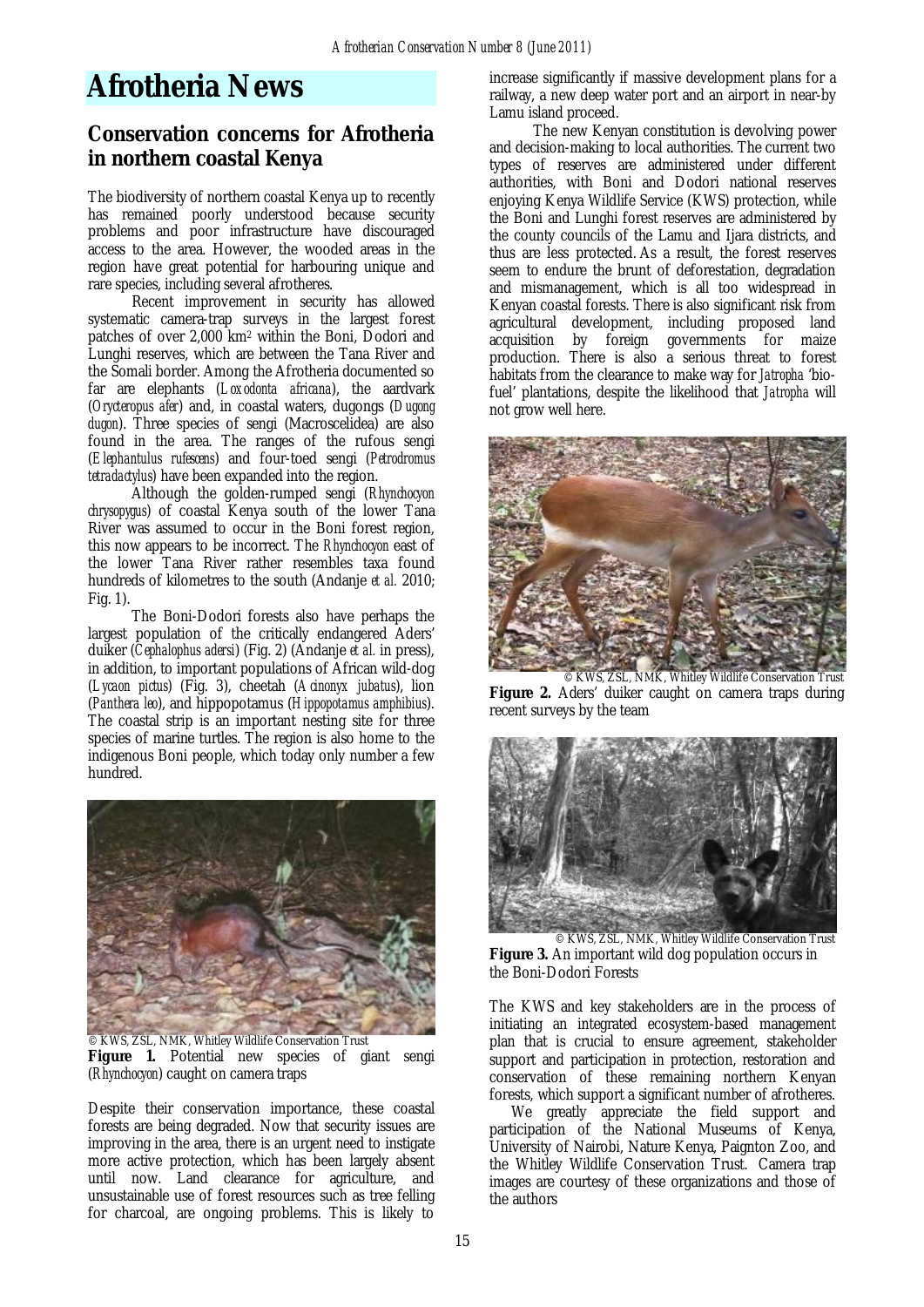- Andanje, S., Agwanda, B.R., Ngaruiya, G.W., Amin, R. & Rathbun, G.B. 2010. Sengi (elephant-shrew) observations from northern coastal Kenya*. Journal of East African Natural History,* 99:1-8.
- Andanje, S., Bowkett, A.E., Agwanda, B., Ngaruiy, G.W., Plowman, A.B., Wacher. T. & Amin, R. in press. A new population of the critically endangered Aders' duiker *Cephalophus adersi* confirmed from northern coastal Kenya. *Oryx*.

#### **Rajan Amin**

Conservation Programmes, Zoological Society of London, Regent's Park, London NW1 4RY, UK [Raj.Amin@ioz.ac.uk](mailto:Raj.Amin@ioz.ac.uk)

#### **Galen B. Rathbun**

Department of Ornithology and Mammalogy, California Academy of Sciences (San Francisco) c/o P.O. Box 202, Cambria, California 93428, USA. [grathbun@calacademy.org](mailto:grathbun@calacademy.org)

#### **Samuel Andanje**

Ecological Monitoring Programme, Kenya Wildlife Service, P.O. Box 40241-00100, Nairobi, Kenya [sandanje@kws.org](mailto:sandanje@kws.org)

### **Afrotheria Group chair asks for more help for Juliana's golden mole**

The following letter was sent to our colleagues in South Africa for their use as they see fit in trying to achieve some meaningful conservation of Juliana's golden mole, a species of special concern to this specialist group.

#### **MEMORANDUM**

| Date:    | 30 October 2010                          |
|----------|------------------------------------------|
| To:      | To Whom It May Concern                   |
| From:    | Galen B. Rathbun, Chair, IUCN Afrotheria |
|          | Specialist Group                         |
| Subject: | Juliana's Golden Mole                    |

*In recent years, several members of our IUCN (International Union for Conservation of Nature) Afrotheria Specialist Group have expressed serious concern about the conservation status of the Vulnerable Juliana's Golden Mole,* Neamblysomus julianea. *We continue to be concerned.* 

 *The population of Juliana's Golden Mole that occupies the slopes of the eastern Bronberg Ridge, and particularly the deeper sands of the Shere and Zwavelpoort areas on the north-facing corridor between the length of the Bronberg ridge and a provincial*  road, is **Critically Endangered**. This corridor, and the greater *Bronberg/Shere/Zwavelpoort area, have been radically transformed during the past two decades, largely due to uncoordinated and rapid urbanisation. This area is not only critical for the golden mole, but also supports other Threatened species, and is an important part of the local ecosystem because it recharges watersheds, groundwater, and wetlands. It also provides wildlife habitat, including dispersal corridors and essential areas for pollinators.* 

*We understand that the South African Depart-ment of Environmental Affairs and the South African National Biodiversity Institute have added the greater Bronberg area to an official 2009 list of 'threatened ecosystems', which will soon be promulgated into legislation. We are grateful for this interest and action, and fully support it.* 

*However, to ensure the long-term protection of the unique area, including the golden mole, and to reduce cumulative adverse impacts to the ecosystem, we urge the relevant authorities and interest groups to draft a strategic biodiversity conservation plan.* 

*If our Specialist Group (www.afrotheria.net) can be of any assistance in developing effective protection for the golden mole and its habitat, please feel free to contact me. In the meantime, thank you for your consideration.* 

We will keep you informed of any developments.

### **Sengi research in Mozambique**

The giant sengis (*Rhynchocyon*) of the coastal forests of northern Mozambique are, in contrast to many of those found in regions further north in Tanzania and Kenya, poorly documented and largely unknown, despite the fact that the first giant sengi to be described (*Rhynchocyon cirnei*) came from Quelimane in Mozambique. In 2010 I was able to photograph an individual in the Mareja reserve, Quirimbas National Park, which appears to differ in pelage from the Quilimani specimen and other *R. cirnei* in the surrounding regions. Indeed in Corbett and Hank's (1968) largely definitive account of sengi taxonomy it is suggested that *Rhynchocyon* north of Quilimane may represent a different subspecies. This issue has not been addressed so far due to lack of specimens.

Dr Galen Rathbun (with his wealth of experience in sengi biology) and I shall spend three weeks in the coastal forest of northern Mozambique in order to collect *Rhynchocyon* voucher specimens and tissues for DNA analysis at the California Academy of Sciences so that the taxonomic status of giant sengis in Mozambique may be better defined. Increasing knowledge of the taxonomic status of sengis in these forests threatened by illegal logging, poaching and infrastructure development is necessary before any meaningful conservation of species and habitats can be conducted. We hope that this work will both aid the resolution of the taxonomic status of giant sengis in Mozambique and contribute to their conservation in the region.

This work is endorsed by the California Academy of Sciences, the University of Oxford and the Royal Geographical Society (with IBG), and is kindly supported by the Chicago Zoological Society's Chicago Board of Trade Endangered Species Fund, the Duke of Edinburgh's Trust, The Explorers Club, and the Society of Biology.

Corbet, G. B. & J. Hanks. 1968. A revision of the elephant-shrews, Family Macroscelididae. *Bulletin of the British Museum (Natural History) Zoology,* 16: 47-111.

#### **Peter Coals**

University of Oxford, St Hilda's College OX4 1DY UK. [peter.coals@st-hildas.ox.ac.uk](mailto:peter.coals@st-hildas.ox.ac.uk); [petercoals@hotmail.co.uk](mailto:petercoals@hotmail.co.uk)

### **Aardvark killed by aircraft**

The following information was received from Albert de Hoon of Wildlife Strike Prevention, South Africa:

*On 16 July 2010 at 1715Z flight SA1107, a de Havilland Dash 8 with registration ZS-NLY, collided with a wild animal*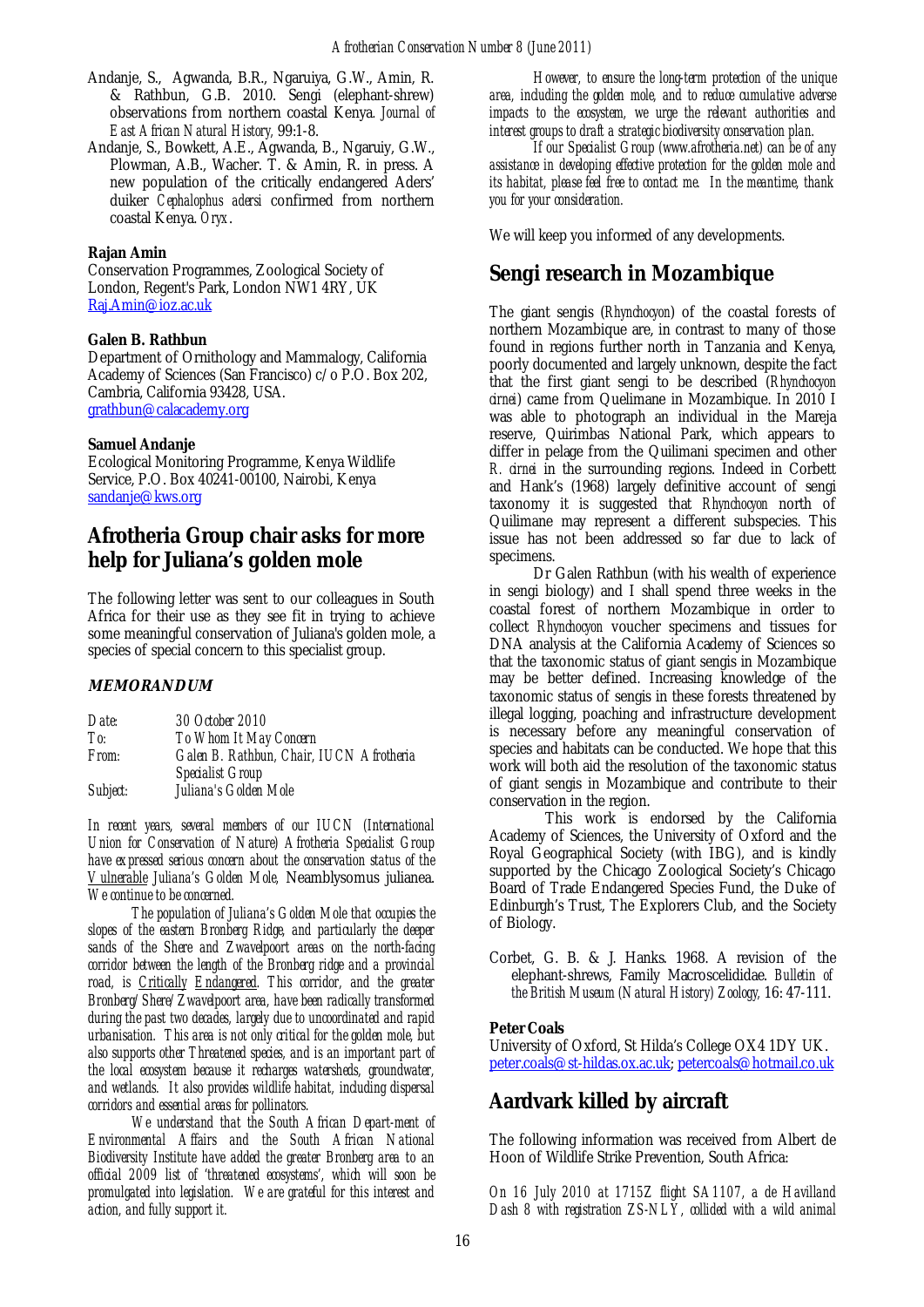*(an aardvark) shortly after touchdown on runway 20 at Kimberley aerodrome in South Africa. The accident occurred at night. The impact was on the nose landing gear, which caused the nose gear to collapse backwards. The pilot managed to maintain runway heading and the aircraft came to rest approximately 1 200 m from the threshold of runway 02 on the centreline.* 

No passengers were injured, but the aardvark was killed. The full accident report is available at:

[http://www.caa.co.za/resource%20center/accidents%2](http://www.caa.co.za/resource%20center/accidents%20&%20incid/reports/2010/8805.pdf)0 [&%20incid/reports/2010/8805.pdf](http://www.caa.co.za/resource%20center/accidents%20&%20incid/reports/2010/8805.pdf)

**Kim Howell**

Professor, Dept. of Zoology & Wildlife Conservation, University of Dar es Salaam, Box 35064, Dar es Salaam, Tanzania. [kimhowellkazi@gmail.com](mailto:kimhowellkazi@gmail.com)

## **Non-invasive assessment of reproductive and adrenocortical steroid hormones in captive aardvarks (Orycteropus afer)**

The aardvark (*Orycteropus afer*) is the only surviving representative of the Order Tubulidentata and an obligate myrmecophagous mammal, which is an animal whose diet consists of over 90% ants and/or termites (Knöthig 2005, Taylor 2005). Currently the group of obligate ant/termite-eating mammals includes four species of anteaters, seven species of pangolins, several armadillo species, the short-beaked echidna, the numbat, the aardwolf, and the aardvark (Redford 1983).

The aardvark seems widely distributed on the African continent due to its wide habitat tolerance, but shows preference for open woodland, and sparse shrub and grassland. Aardvarks are predominantly nocturnal, but occasionally crepuscular in winter (Burger 2004, Taylor 2005, Stuart & Stuart 2006). Aardvarks excavate extensive burrow systems for shelter, which are often refuges for a variety of other animals. They are able to break and penetrate the hard crusts of termite mounds and thereby facilitate the supplementary feeding of other species, like the aardwolf or ant-eating chat, which are not able to open such mounds (Taylor & Skinner 2000, Knöthig 2005, Taylor 2005). Old excavated mounds are also utilized by various species as hibernation or nesting location, which underlines the ecological importance of aardvarks (Taylor & Skinner 2000, Cilliers 2002, Knöthig 2005, Taylor 2005).

The social system of the aardvark is considered to be solitary and the mating system probably polygamous (Taylor 2005). Mean gestation period in captivity has been recorded as 243 days (range 235-258 days) and there are indications of female parental care. In the wild, births may be seasonal and co-ordinated with the rains (Stuart & Stuart 2006, Taylor 2005). In captivity, 1-2 young have been born in all months of the year with peaks in February, March and June (Taylor 2005). According to the International Species Information System (ISIS), a total of 69 individuals are currently kept in zoological institutions worldwide. In Europe, 30 individuals are kept in 12 different EAZA (European Association of Zoos and Aquaria) listed zoos and animal parks. An exchange of animals between the American and European population, or imports from the wild,

seem to be inevitable in the near future to avoid problems related to inbreeding (ISIS species holdings, Schoo 2009).

Due to their role as important predator of colonial insects in the ecosystem in which they occur, and their indirect contribution to facilitate the environment for other species, aardvarks can be seen as key species in their ecosystem. Hence, it is surprising that very few data about the life history requirements of these dietary specialists exist. Such information would be helpful to protect the vitality of their ecosystems in the wild and could also help to improve management and welfare of aardvarks in captivity. In particular, it could support the rearing of these nutritional specialists´ offspring, a process which is known to be difficult under management conditions (Parys, pers. comm.). In this regard, hormones of gonadal and even adrenal origin are known to play a regulative role in determining the onset and termination of reproductive activities and, therefore, an animal's endocrine status can function as a viable indicator for monitoring, for example, reproductive related events. Thus, information derived from endocrine studies would help to better understand the influence of socioecological factors and putative stressors on an animal's reproductive behaviour and success.

One key approach to understand the regulative endocrine mechanisms of an animal's reproductive and social behaviour is the non-invasive analysis of gonadal and adrenocortical steroid hormones, which has become an established and widely accepted technique as practical and welfare implications of collecting blood samples from intractable and endangered animals have been recognized (e.g. Schwarzenberger 2007, Hodges *et al.* 2010). In light of this, aardvarks held in captivity would be ideal research subjects to start with, as frequent faecal sample collection is possible and therefore long-term studies, combining behavioural observations and noninvasive hormone monitoring, can be carried out. Consequentially, once established and reliably validated, these techniques for the assessment of gonadal and adrenocortical endocrine function will be important research tools for studying free-ranging animals within their natural habitat and subsequently for the future management of wildlife populations.

Against this background, we initiated a study in 2010 to evaluate non-invasive methods for assessing reproductive and adrenocortical steroid hormones in captive aardvarks by measuring faecal androgens, progestagens, estrogens and glucocorticoid metabolite concentrations. The ongoing study will be conducted on 20 male and female aardvarks kept in the following two AZA (Association of Zoos and Aquariums) and five EAZA accredited zoological institutions: Antwerp Zoo (Belgium), Berlin Zoological Garden (Germany), Brookfield Zoo (USA), Burgers' Zoo (Netherlands), Frankfurt Zoological Garden (Germany), Memphis Zoo (USA) and Saarbrücker Zoo (Germany). For the necessary faecal sample collection as well as for detailed information on housing and management conditions, the project relies to a large degree on the active participation of the above mentioned zoos and animal parks and their staff. The anticipated total duration of the project is 12- 15 months and regular sample collection at the European zoos started in September-October 2010 and is ongoing. The required faecal material from animals housed at the two US based zoological institutions have already been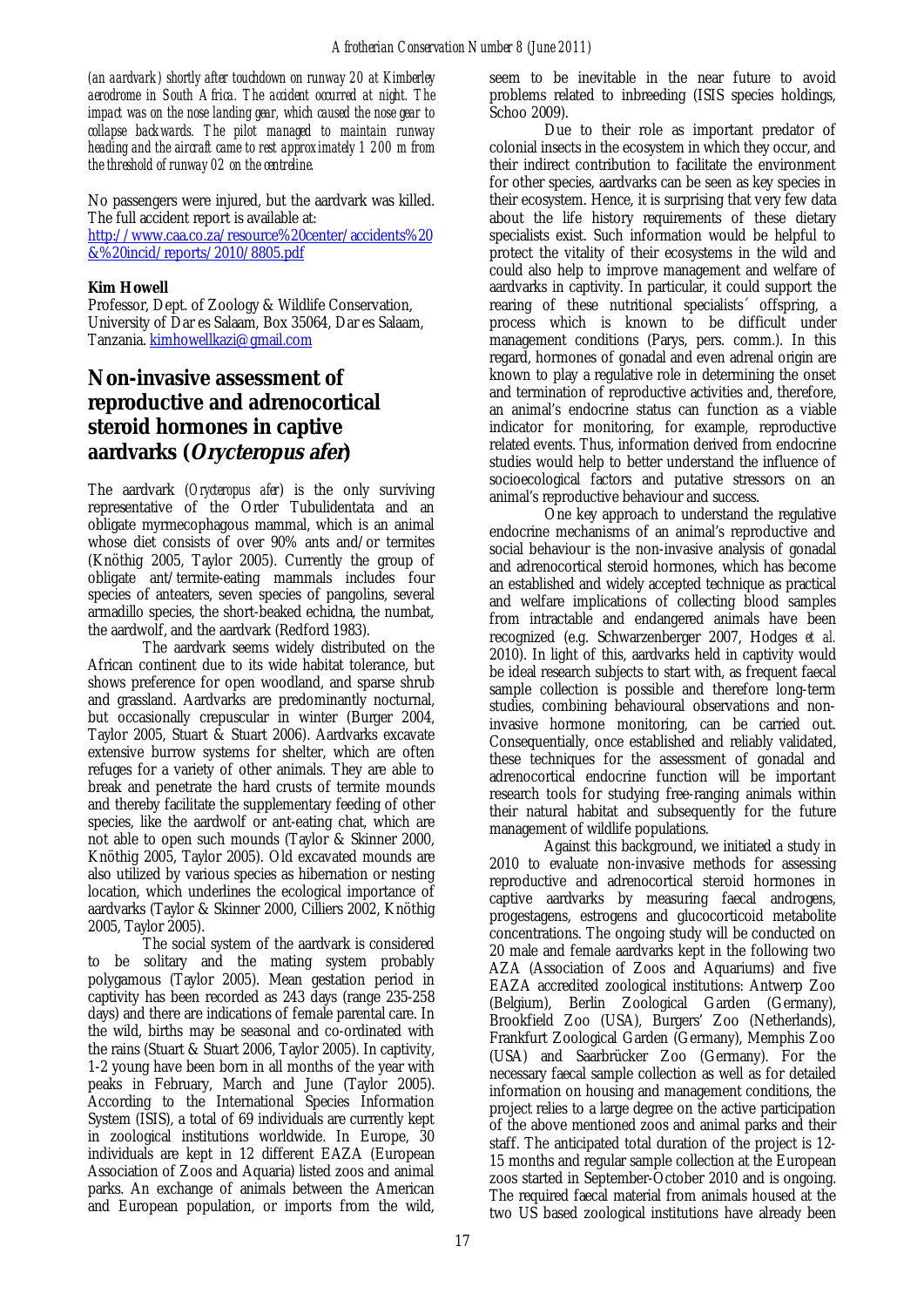collected from 2002 onwards. Collected faecal samples will be extracted using standard protocols (e.g. Ganswindt *et al.* 2010) and subsequently, various enzyme immunoassays will be carried out to measure the respective reproductive (oestrogen, androgen, respective reproductive (oestrogen, androgen, progestagen) and adrenocortical (glucocorticoids) steroid hormone concentration in the faecal samples of the monitored individuals. In addition, high performance liquid chromatography or gas chromatography-mass spectrometry will be performed, if required, to validate the specificity of measurement by determining the presence and relative abundance of different steroid hormone metabolites in aardvark faeces.



**Figure 1.** Aardvarks kept at Brookfield Zoo (A), Antwerp Zoo (B), Saarbrücker Zoo (C), Burgers' Zoo (D), Berlin Zoological Garden (E), Memphis Zoo (F), and Frankfurt Zoological Garden (G).

The study is an international project and currently involves, in addition to the above listed zoos and animal parks, the following scientific institutions: University of Pretoria (South Africa), Senckenberg Research Institute and Natural History Museum Frankfurt (Germany),

Chicago Zoological Society (USA), and the German Primate Centre (Germany).

Finally, we would like to take the opportunity to thank Andy Kouba, Astrid Bellem, Jocelyn Bryant, Diane Gierhahn, Mary Schollhamer, Thomas Wilms, Richard Francke, Sander Hoffman, Francis Vercammen, Wineke Schoo, Simone Kools, Heiner Klös, Michael Heistermann, Andrea Heistermann, and Stefanie Münscher for their time, effort and cooperation to get the study off the ground.

- Burger, C. 2004. Aardvark. Pp 172 in R. Ferreira (ed.), *The mammal guide of Southern Africa*. Briza Publications, Pretoria, South Africa.
- Cilliers, S. 2002. The ecological importance of the aardvark. *Afrotherian Conservation,* 1: 7-8.
- Ganswindt, A., Muenscher, S., Henley, M., Palme, R., Thompson, P. & Bertschinger, H. 2010. Bertschinger, H. 2010. Concentrations of faecal glucocorticoid metabolites in physically injured free-ranging African elephants (*Loxodonta africana*). *Wildlife Biology*, 16: 1-10.
- Hodges, K., Brown, J. & Heistermann, M. 2010. Endocrine monitoring of reproduction and stress. Pp 447-468 in D.G. Kleiman, K.V. Thompson, & C. Kirk-Baer (eds.), *Wild mammals in captivity: principles and techniques for zoo management.* The University of Chicago
- Press, Chicago, USA.<br>ISIS species holding species holdings 2010. http://app.isis.org /abstracts/abs.asp
- Knöthig, J. 2005. *Biology of the aardvark (Orycteropus afer).* MSc Thesis, University of Heidelberg, Germany.
- Redford, K. H. 1983. Curious creatures to whom the ant is la haute cuisine. *Smithsonian*, 14: 74.
- Schoo, W. 2009. *European Studbook for the aardvark* (*Orycteropus afer*) – update to 4th edition (Aug 2009).
- Schwarzenberger, F. 2007. The many uses of noninvasive faecal steroid monitoring in zoo and wildlife species. *International Zoo Yearbook,* 41: 52-74.
- Stuart, C. & Stuart, T. 2006. Aardvark. Pp 288 in J. Spencer-Jones & M. Mouton (eds.), *Field guide to the larger mammals of Africa*. New Holland Publishing Ltd, Cape Town, South Africa.
- Taylor, W.A. 2005. Order Tubulidentata. Pp 35-40 in J.D. Skinner & C.T. Chimimba (eds.), *The mammals of the southern African subregion*. University Press, Cambridge, UK.
- Taylor, W.A. & Skinner, J.D. 2000. Associative feeding between Aardwolves (*Proteles cristatus*) and aardvark (*Orycteropus afer*). *Mammal Review*, 30(2): 141-143.

**André Ganswindt<sup>1</sup> , Astrid Parys<sup>2</sup> , Nadja Wielebnowski<sup>3</sup> and Thomas Lehmann<sup>4</sup>** <sup>1</sup>Endocrine Research Laboratory, MRI, Dept of Zoology & Entomology, Dept of Production Animal Studies, University of Pretoria, South Africa, [aganswindt@zoology.up.ac.za](mailto:aganswindt@zoology.up.ac.za)

<sup>2</sup>Frankfurt Zoological Garden, Germany

<sup>3</sup> Chicago Zoological Society, USA

<sup>4</sup>Senckenberg Research Institute and Natural History Museum Frankfurt, Germany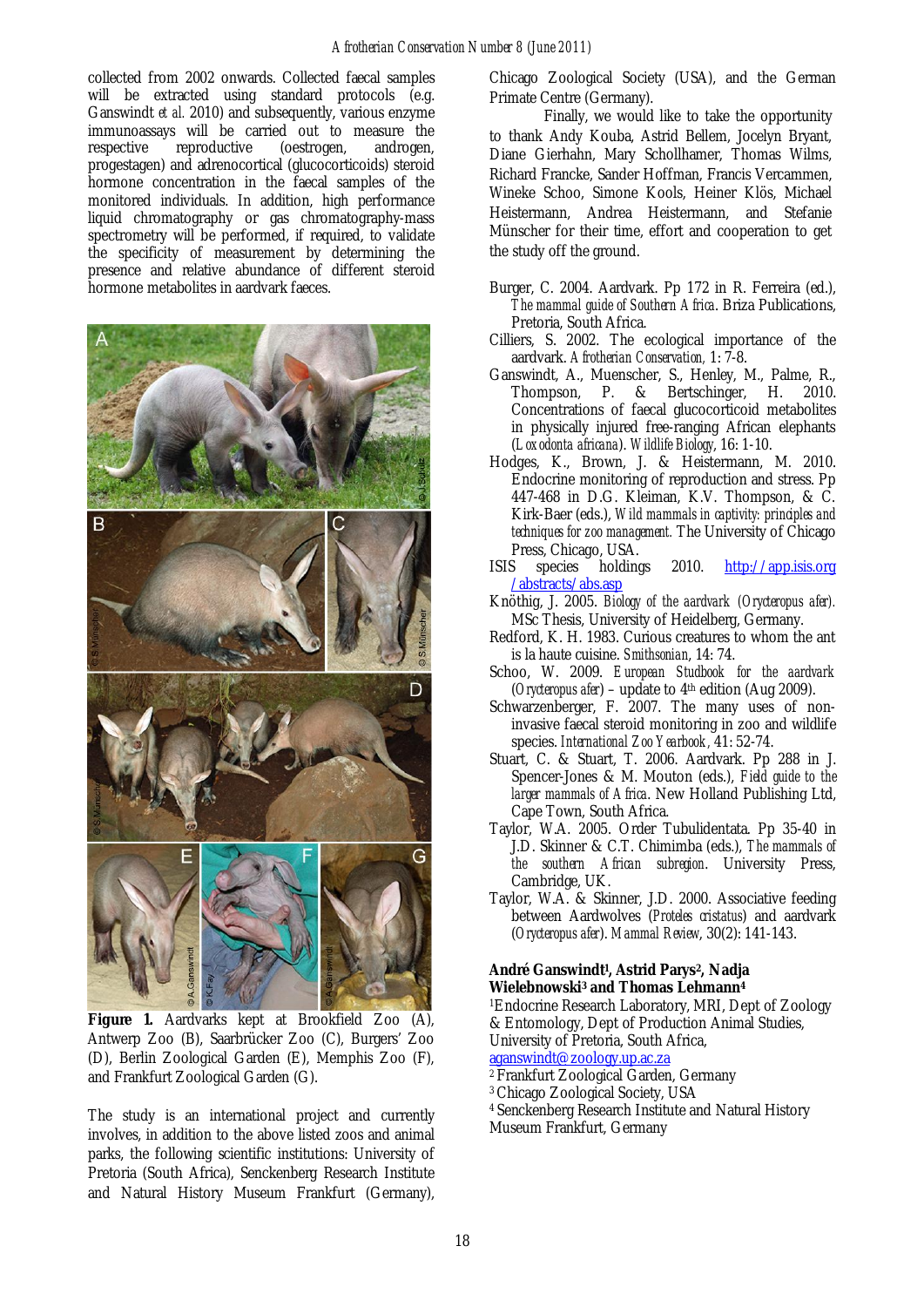## **Noticeboard**

## **Announcing the WCPA-SSC Joint Task Force on Biodiversity and Protected Areas**

After many years in the gestation, we're happy to announce that WCPA and SSC have launched a joint task force to address the interface between species and protected area conservation. For the current quadrennium, the task force has two objectives:

- 1. To conduct a meta-study to elucidate which factors increase the probability of protected area success in safeguarding biodiversity, especially of threatened species. This will require compilation and comparison of time series population and status data for species inside compared to outside protected areas.
- 2. To facilitate a process to consolidate the global standards and criteria for the identification of sites of biodiversity conservation significance, as targets for protected area expansion and management, building on nearly three decades of work in systematic conservation planning and practice, and drawing on IUCN's power to convene scientific stakeholders to generate conservation standards (as demonstrated by e.g., the IUCN Red List, the PA management categories).

The Terms of Reference of the joint taskforce is posted on [http://www.iucn.org/biodiversity\\_and\\_protected\\_](http://www.iucn.org/biodiversity_and_protected_%20areas_%20%20taskforce)  [areas\\_ taskforce](http://www.iucn.org/biodiversity_and_protected_%20areas_%20%20taskforce) in the three official IUCN languages. The summary work plan can be downloaded on [http://cmsdata.iucn.org/downloads/ssc\\_wcpa\\_summary](http://cmsdata.iucn.org/downloads/ssc_wcpa_summary_workplan.pdf) [\\_workplan.pdf](http://cmsdata.iucn.org/downloads/ssc_wcpa_summary_workplan.pdf)

If you have substantive contributions to make to either or both of the taskforce's two objectives, please visit [http://groups.google.com/group/wcpassc-joint](http://groups.google.com/group/wcpassc-joint-task-force/about)[task-force/about,](http://groups.google.com/group/wcpassc-joint-task-force/about) where you can register to join the task force, stating what contributions you are particularly interested in making.

We look forward to broad engagement of WCPA and SSC with this important taskforce.

**Simon Stuart**  Chair, IUCN Species Survival Commission **Nik Lopoukhine** Chair, World Commission on Protected Areas

## **Funding opportunities**

The Chicago Zoological Society administers **the Chicago Board of Trade (CBOT) Endangered Species Fund**, which supports conservation-oriented research. The grant attracts dozens of innovative research projects each quarter, and the most promising of these are awarded funding.

The CZS CBOT Endangered Species Fund is now accepting new proposals but please note that the application process has changed and only online submissions will be accepted. .

In general, the Society's CBOT Committee wishes to have grant funds applied to the following types of actions: Projects that will assist directly in the protection

of populations of threatened and endangered species; or a specific habitat that is of high biological value or that is substantially threatened (IUCN Red List Status). This includes projects that will quantitatively assess population and environmental status with indications of best conservation strategy; projects that will help achieve sustainable relations between local people, and the species of concern. The development of educational projects and training that assist in building local conservation capacity are given higher priority.

The Fund will support small projects usually up to US\$5,000 (smaller requests will fare better).

Grants are open to SSC Specialist Group Chairs and Officers, AZA/WAZA Chairs and Officers, and all interested researchers. Each group should select and submit only one proposal that has been ranked as the highest funding priority and endorsed by the group.

More information and the grant application format and review criteria are available at [http://www.czs.org/CZS/CBOTGrant.](http://www.czs.org/CZS/CBOTGrant) 

The deadline for submissions is 15 July 2011.

**The C V Raman International Fellowship for African Researchers for Research in India** provides opportunities for African Researchers to conduct collaborative research/training for 1 to 12 months duration at universities and research institutions in India. There are different types of fellowship: postdoctoral fellowship (6 or 12 months), visiting fellowship (3 months), senior fellowship (1 month). The fellowship is open to anyone actively engaged in research at a university or a research institution in an African country. Postdoctoral fellows must have completed their PhD, visiting fellows may have a PhD , Master's or 6-10 years' experience, senior experts, scientists or professors.

For more details go to

[http://www.dst.gov.in/whats\\_new/whats\\_new11](http://www.dst.gov.in/whats_new/whats_new11/C_V_Raman_%20Fellowship_Prog_-_Flyer_2011.pdf) [/C\\_V\\_Raman\\_ Fellowship\\_Prog\\_-\\_Flyer\\_2011.pdf](http://www.dst.gov.in/whats_new/whats_new11/C_V_Raman_%20Fellowship_Prog_-_Flyer_2011.pdf) The deadline for submissions is 31 July 2011.

## **Abstracts**

## **A new giant sengi?**

Andanje, S., Agwanda, B.R., Ngaruiya, G.W., Amin, R. & Rathbun, G.B. 2010. Sengi (elephant-shrew) observations from northern coastal Kenya*. Journal of East African Natural History,* 99: 1-8.

The biodiversity of northern coastal Kenya is poorly understood because security problems and poor infrastructure have discouraged access to the area. However, the wooded areas in the region have great potential for harbouring unique and rare species, including sengis or elephant-shrews (Macroscelidea). Based on recent surveys of the Boni and Dodori National Reserves, which are between the Tana River and the Somali border, the ranges of the rufous sengi (*Elephantulus rufescens*) and four-toed sengi (*Petrodromus tetradactylus*) have been extended. Although the goldenrumped sengi (*Rhynchocyon chrysopygus*) of coastal Kenya south of the lower Tana River was assumed to occur in the Boni forest region, this now appears to be incorrect.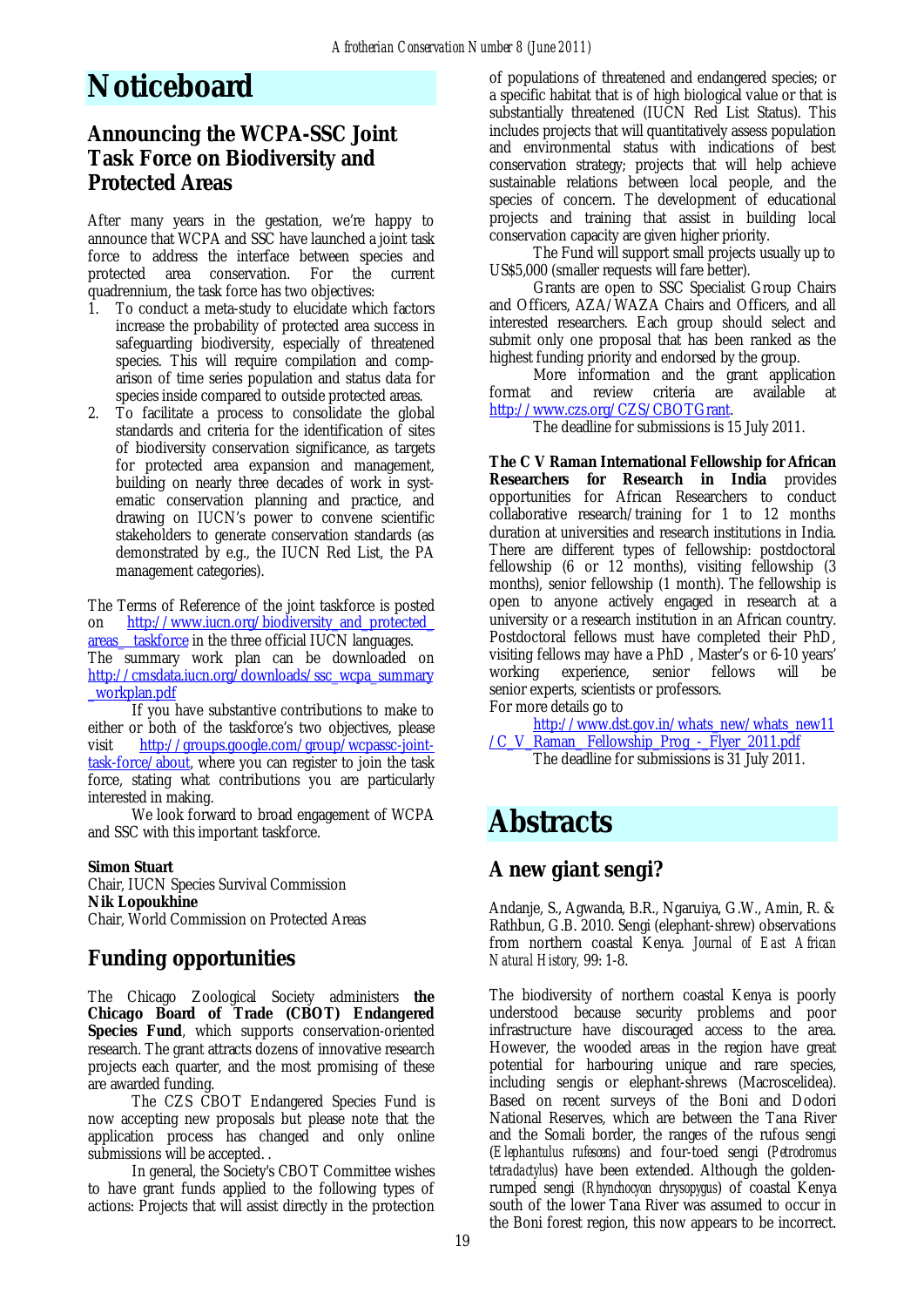The *Rhynchocyon* east of the lower Tana River is definitely not *R*. *chrysopygus*, but rather resembles taxa found hundreds of kilometres to the south. Determining the taxonomic status of what may be a new form of *Rhynchocyon* will require the collection of voucher specimens and DNA tissues for detailed analyses.

### **Afrotherian phylogeny and conservation**

Kuntner, M., May-Collado, L.J. & Agnarsson, I. 2010. Phylogeny and conservation priorities of afrotherian mammals (Afrotheria, Mammalia). *Zoologica Scripta,* 40: 1- 15. doi: 10.1111/j.1463-6409.2010.00452.x

Phylogenies play an increasingly important role in conservation biology providing a species-specific measure of biodiversity – evolutionary distinctiveness (ED) or phylogenetic diversity (PD) – that can help prioritize conservation effort. Currently, there are many available methods to integrate phylogeny and extinction risk, with an ongoing debate on which may be best. However, the main constraint on employing any of these methods to establish conservation priorities is the lack of detailed species-level phylogenies. Afrotheria is a recently recognized clade grouping anatomically and biologically diverse placental mammals: elephants and mammoths, dugong and manatees, hyraxes, tenrecs, golden moles, elephant shrews and aardvark. To date, phylogenetic studies have focused on understanding higher level relationships among the major groups within Afrotheria. Here, we provide a species-level phylogeny of Afrotheria based on nine molecular loci, placing nearly 70% of the extant afrotherian species (50) and five extinct species. We then use this phylogeny to assess conservation priorities focusing on the widely used evolutionary distinctiveness and global endangeredness (EDGE) method and how that compares to the more recently developed PD framework. Our results support the monophyly of Afrotheria and its sister relationship to Xenarthra. Within Afrotheria, the basal division into Afroinsectiphilia (aardvark, tenrecs, golden moles and elephant shrews) and Paenungulata (hyraxes, dugongs, manatees and elephants) is supported, as is the monophyly of all afrotherian families: Elephantidae, Procaviidae, Macroscelididae, Chrysochloridae, Tenrecidae, Trichechidae and Dugongidae. Within Afroinsectiphilia, we recover the most commonly proposed topology (Tubulidentata sister to Afroscoricida plus Macroscelidea). Within Paenungulata, Sirenia is sister to Hyracoidea plus Proboscidea, a controversial relationship supported by morphology. Within Proboscidea, the mastodon is sister to the remaining elephants and the woolly mammoth sister to the Asian elephant, while both living elephant genera, *Loxodonta* and *Elephas* are paraphyletic. Top ranking evolutionarily unique species always included the aardvark, followed by several species of elephant shrews and tenrecs. For conservation priorities top ranking species always included the semi-aquatic Nimba otter shrew, some poorly known species, such as the Northern shrew tenrec, web-footed tenrec, giant otter shrew and Giant golden mole, as well as high profile conservation icons like Asian elephant, dugong and the three species of manatee. Conservation priority analyses were broadly

congruent between the EDGE and PD methodologies. However, for certain species EDGE overestimates conservation urgency as it, unlike PD, fails to account for the status of closely related, but less threatened, species. Therefore, PD offers a better guide to conservation decisions.

## **Bibliography: some recent publications on the Afrotheria**

#### **Afrotheria (General)**

- Asher, R.J., & Seiffert, E.R. 2010. Systematics of endemic African mammals. In L. Werdelin & W. Sanders (eds.), *Cenozoic Mammals of Africa.*University of California Press, Berkeley, USA.
- Asher, R.J. 2010. Tenrecoidea. In L. Werdelin & W. Sanders (eds.), *Cenozoic Mammals of Africa.*University of California Press, Berkeley, USA.
- Kuntner, M., May-Collado, L.J. & Agnarsson, I. 2010. Phylogeny and conservation priorities of afrotherian mammals (Afrotheria, Mammalia). *Zoologica Scripta,* 40: 1-15.

**Golden moles** 

- Asher R.J., Maree, S., Bronner, G., Bennett, N.C., Bloomer, P., Czechowski, P., Meyer, M. & Hofreiter, M.. 2010. A phylogenetic estimate for golden moles (Mammalia, Afrotheria, Chrysochloridae). *BMC Evolutionary Biology,* 10: 69.
- Asher R.J. & Avery, D.M. 2010. New golden moles (Afrotheria, Chrysochloridae) from the Pliocene of South Africa *Paleontologica Electronica,* 13(1): 3A.

**Hyraxes** 

Chiweshe, N. 2007. Black Eagles and hyraxes – the two flagship species in the conservation of wildlife in the Matobo Hills, Zimbabwe. *Ostrich,* 78: 381-386.

#### **Sengis**

- Andanje, S., B. R. Agwanda, G. W. Ngaruiya, R. Amin, and G. B. Rathbun. 2010. Sengi (elephant-shrew) observations from northern coastal Kenya. *Journal of East African Natural History,* 99: 1-8.
- Anonymous. 2009. Mystery sengi. *Live from the California Academy of Sciences,* 14: 5.
- Bolin, J. F., Maass, E., Tennakoon, K.U. & Musselman, L.J. 2009. Host-specific germination of the root holoparasite *Hydnora triceps* (Hydnoraceae). *Botany,* 87: 1250-1254.
- Geiser, F., & Mzilikazi, N. 2011. Does torpor of elephant shrews differ from that of other heterothermic mammals? *Journal of Mammalogy*, 92: 452-459.
- Holmes, M., & Gunton, M. 2009. Life in the fast lane. Pp 204- 205 in *Life - Extraordinary Animals, Extreme Behaviour.* BBC (British Broadcasting Corporation) Books, Bristol, UK.
- Holroyd, P. A. 2010. Macroscelidea. Pp 89-98 in L. Werdelin and W. J. Sanders (eds.) *Cenozoic Mammals of Africa.*  University of California Press, Berkeley, California, USA.
- Johnson, S. D., Burgonyne, P.M., Harder, L.D. & Dotterl, S. 2011. Mammal pollinators lured by the scent of a parasitic plant. *Proceedings of the Royal Society B.* DOI:10.1098 /rspb.2010.2175.
- Lancaster, J. & Pillay, N. 2010. Behavioral interactions between a coexisting rodent *Micaelamys namaquensis* and macroscelid *Elephantulus myurus*. *Current Zoology,* 56:395-400.
- Lehmann, T. 2010. And what if elephant-shrews really were related to elephants? *Palaios,* 25: 141-143
- Nyari, A. S., Peterson, A.T. & Rathbun, G.B. 2010. Late Pleistocene potential distribution of the North African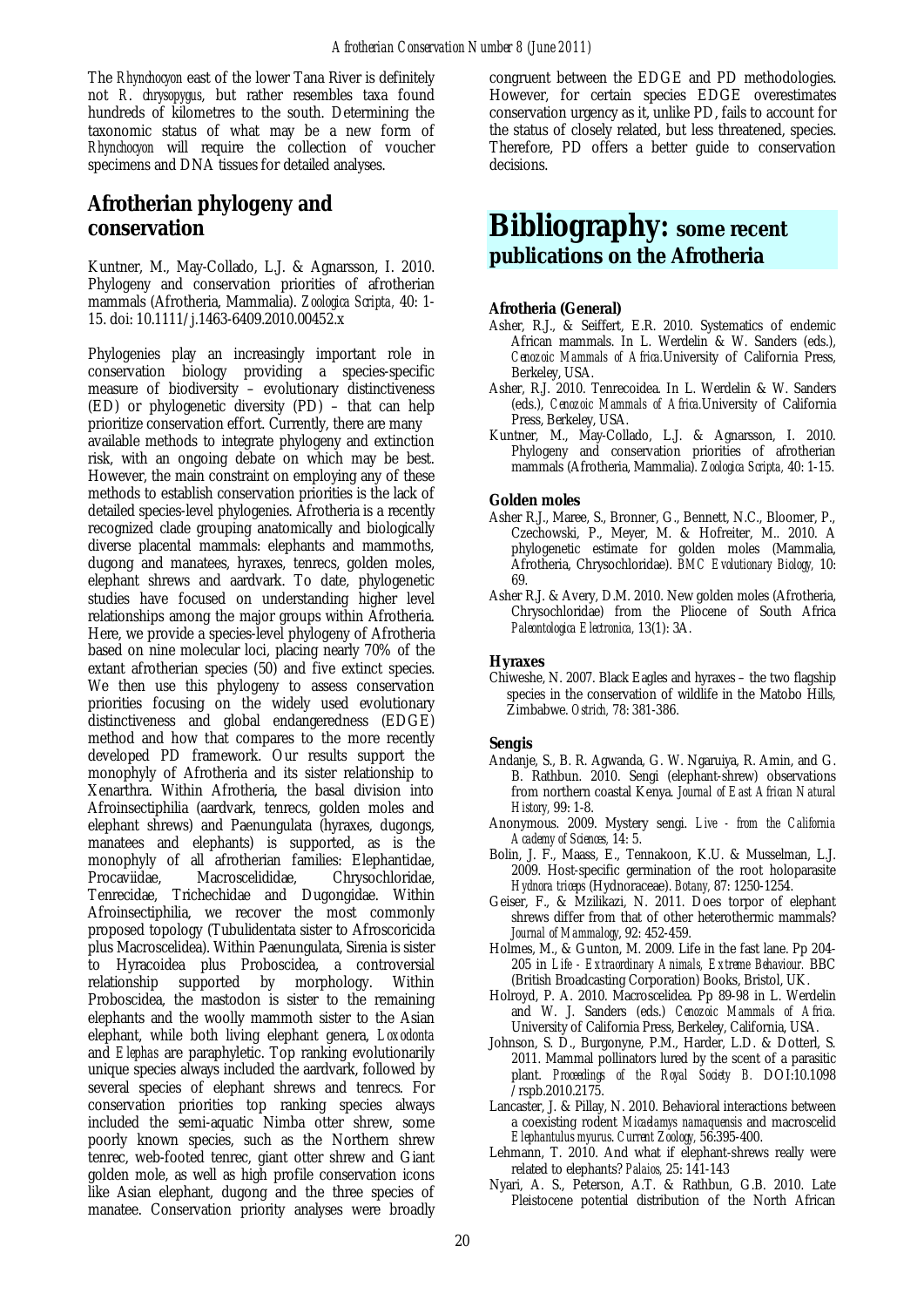sengi or elephant-shrew *Elephantulus rozeti* (Mammalia: Macroscelidea). *African Zoology,* 45: 330-339.

- Olbricht, G. 2009. *Reproduction and growth of elephant shrews or sengis (Macroscelidea).* Sudwestdeutscher Verlag fur Hochschulschriften, Saarbruchken, Germany.
- Olbricht, G. &. Sliwa, A. 2010. Elefantenspitzmause die kleinen Verwandten der Elefanten? *Zeitschrift der Kolner Zoo,*  53: 135-147.
- Olbricht, G. & Stanley, W.T. 2009. The topographic distribution of the penis and mammary glands in sengis (Macroscelidea) and its usefulness for taxonomic distinctions. *Zoosystematics and Evolution,* 85: 297-303.
- Pickford, M., Senut, B., Morales, J., Mein, P. & Sanchez, I.M. 2008. Mammalia from the Lutetian of Namibia. *Memoir Geological Survey of Namibia,* 20: 465-514.
- Pieters, R. P., Gravett, N., Fuxe, K. & Manger, P.R. 2010. Nuclear organization of cholinergic, putative catecholaminergic and serotonergic nuclei in the brain of the eastern rock elephant shrew, *Elephantulus myurus*. *Journal of Chemical Neuroanatomy,* 39:175-188.
- Salton, J. A. & Sargis, E.J. 2009. Evolutionary morphology of the Tenrecoidea (Mammalia) hindlimb skeleton. *Journal of Morphology,* 270: 367-387.
- Scalici, M. & Panchetti, F. 2011. Morphological cranial diversity contriubtes to phylogeny in soft-furred sengis (Afrotheria, Macroscelidea). *Zoology,* 114: 85-94.
- Sherwood, C. C., Stimpson, C.D., Butti, C., Bonar, C.J., Newton, A.L., Allman, J.M. & Hof, P.R. 2009. Neocortical neuron types in Xenartha and Afrotheria: implications for brain evolution in mammals. *Brain Structure and Function,*  213: 301-328.
- Smit, H. A., Watson, J. & Van Vuuren, B.J. 2010. Relative importance of habitat connectivity in shaping the genetic profiles of two southern African elephant-shrews. *Journal of Biogeography,* 37: 857-864.
- Tulip, J. & Smith, D. 2009. *Who lives in Kenya?* RoperPenberthy Publishing, Surrey, UK.
- Wegner, G., Howell, K.M., Davenport, T.R.B. & Burgess, N. 2009. The forgotten 'coastal forests' of Mtwara, Tanzania: a biologically impoverished and yet important ecosystem. *Journal of East African Natural History*, 98: 167-209.
- Wellington, D. A., Carlson, J.A., Smith, P.C., Wilson, S.R., Williams, M.J. & Booth, C.J. 2009. Disseminated mycobacteriosis in a giant elephant shrew (*Rhynchocyon petersi*). *Journal of the American Association of Laboratory Animal Science,* 48: 564.
- Wester, P. 2010. Sticky snack for sengis: the Cape rock elephant-shrew, *Elephantulus edwardii* (Macroscelidea), as a pollinator of the Pagoda lily, *Whiteheadia bifolia*  (Hyacinthaceae). *Naturwissenschaften,* 97: 1107-1112.

#### **Tenrecs**

- Endo, H., Oishi, M., Yonezawa, T., Rakotondraparany, F. & Hasegawa, M. 2007. The semifossorial function of the forelimb in the common rice tenrec (*Oryzorictes hova*) and the streaked tenrec (*Hemicentetes semispinosus*). *Anatomia, Histologia, Embryologia,* 36 (6): 413–418.
- Muldoon, K.M. & Goodman, S.M. 2010. Ecological biogeography of Malagasy non-volant mammals: community structure is correlated with habitat. *Journal of Biogeography,* 37: 1144–1159.
- Randrianandrianina, F. H., Racey, P. A. & Jenkins, R. K. B. 2010. Hunting and consumption of mammals and birds by people in urban areas of western Madagascar. *Oryx,* 44: 411-415.
- Soarimalala, V., Raheriarisena, M. & Goodman, S. M. 2010. New distributional records from central-eastern Madagascar and patterns of morphological variation in the endangered shrew tenrec *Microgale jobihely* (Afrosoricida: Tenrecidae). *Mammalia,* 74 (2): 187-198.

## **Photo Gallery**

## **Rufous sengis in Cologne Zoo**

Cologne Zoo in Germany maintains a population of rufous sengis (*Elephantulus rufescens*) which was founded in 2008 from adults wild caught in Tanzania (Olbricht & Sliwa 2010). One of the three breeding pairs of sengis is exhibited in a 10 m² enclosure (Fig 1.), together with three male red-legged sun squirrels (*Heliosciurus rufobrachium*). The enclosure is filled with a variety of items, such as rocks, cork tubes, haystacks, tree trunks, roots, and live plants of *Ficus sp*. The ground is covered with washed sand. The sengis often bask on a rock in the enclosure that is heated with an 80 Watt lamp (Fig. 2).



© A. Sliwa

**Figure 1:** Enclosure for rufous sengis (*Elephantulus rufescens*) and red-legged sun squirrels (*Heliosciurus rufobrachium*) in the "Hippodom" at Cologne Zoo, Germany.



**Figure 2:** A breeding pair of rufous sengis with a 2 week-old offspring basking under a heat lamp.

The sengis in Cologne are fed on a diet of finely diced vegetables, live insects, crushed insects and crustaceans, and some canned cat food. Since 2008 the captive population has produced nine offspring (Fig. 3).